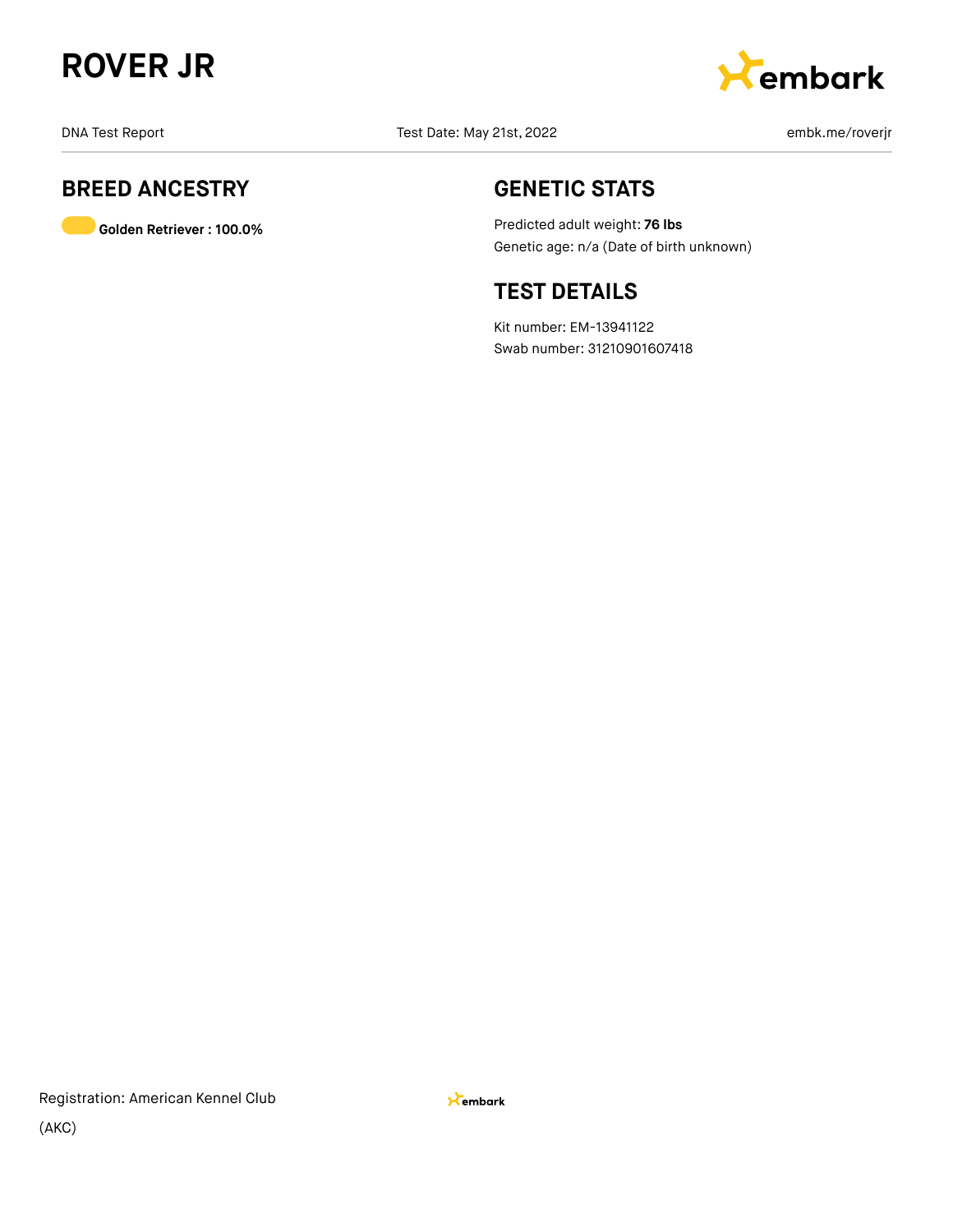

#### **Fun Fact**

A Golden Retriever is also pictured in the Guinness Book of World's Records for "Most tennis balls held in mouth" (with 6).

#### DNA Test Report Test Date: May 21st, 2022 embk.me/roverjr



### **GOLDEN RETRIEVER**

The Golden Retriever was developed in the early 19th century as an ideal hunting companion, able to retrieve birds on both land and water in the marshy Scottish countryside. Their friendliness and intelligence makes the both a popular family pet and an excellent working dog, well suited for being a service dog, therapy dog or for search and rescue. The third most popular breed in the US, the American and Canadian Goldens are generally lankier and darker than their British counterparts. Their wavy, feathered topcoat is water resistant, their undercoat helps them with thermoregulation and both coats have a tendency for heavy seasonal shedding. Goldens need lots of exercise (especially when younger), and their love of play and water means their owners usually get a lot of exercise too! In 2013, the 100th anniversary of Britain's Golden Retriever Club, Goldens from around the world came made the pilgrimage to the breed's birthplace in Scotland, where 222 of them posed in a single record-breaking photo. At the same time, the Golden Retriever Lifetime Study was getting started in the United States, recruiting 3,000 Golden Retrievers for a lifetime study aimed at understanding how genetics, lifestyle and environment influences healthy aging and cancer risk in Goldens.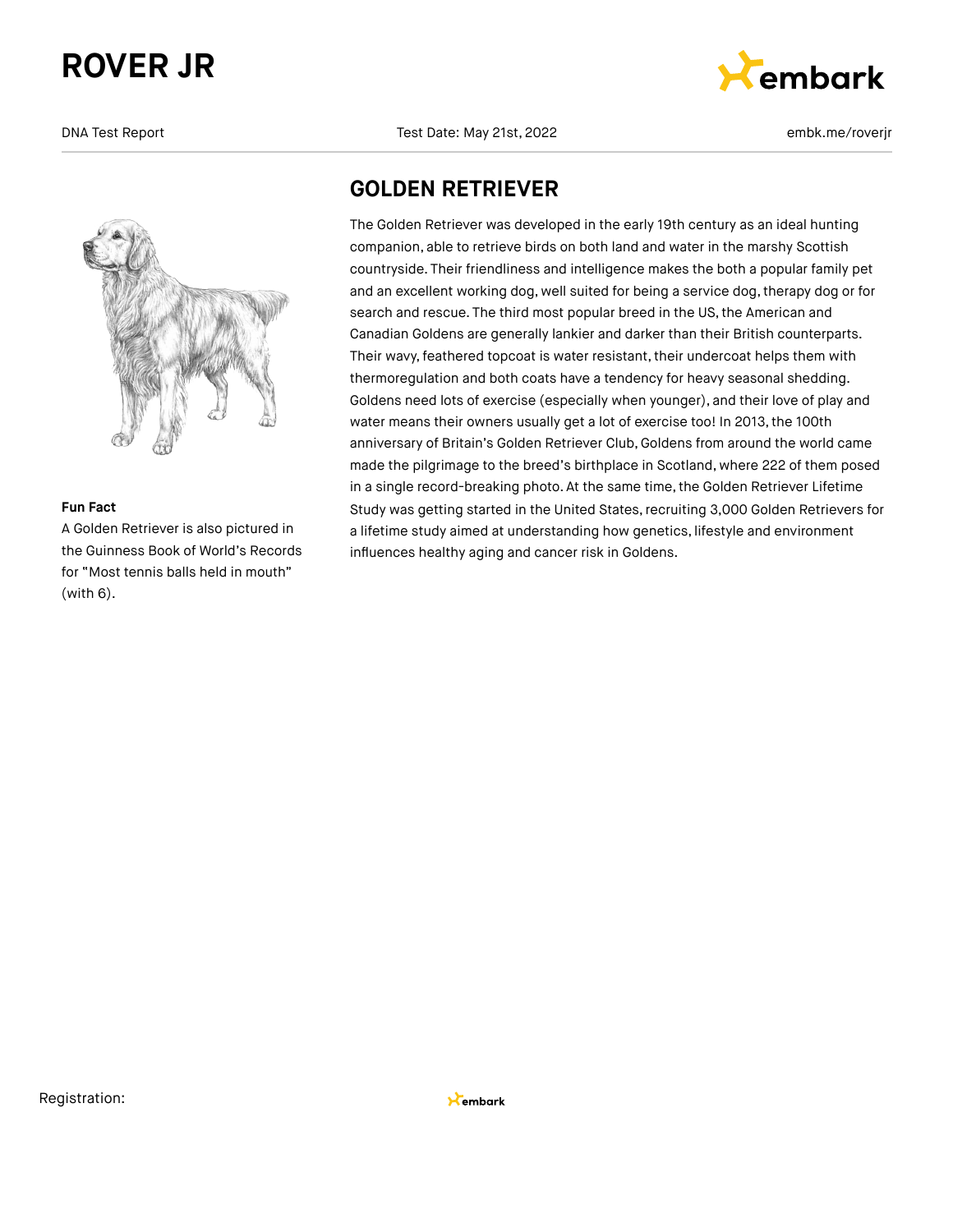



# **MATERNAL LINE**



Through Rover Jr's mitochondrial DNA we can trace his mother's ancestry back to where dogs and people first became friends. This map helps you visualize the routes that his ancestors took to your home. Their story is described below the map.

#### **HAPLOGROUP: B1**

B1 is the second most common maternal lineage in breeds of European or American origin. It is the female line of the majority of Golden Retrievers, Basset Hounds, and Shih Tzus, and about half of Beagles, Pekingese and Toy Poodles. This lineage is also somewhat common among village dogs that carry distinct ancestry from these breeds. We know this is a result of B1 dogs being common amongst the European dogs that their conquering owners brought around the world, because nowhere on earth is it a very common lineage in village dogs. It even enables us to trace the path of (human) colonization: Because most Bichons are B1 and Bichons are popular in Spanish culture, B1 is now fairly common among village dogs in Latin America.

#### **HAPLOTYPE: B84**

Part of the large B1 haplogroup, this haplotype occurs most frequently in Golden Retrievers, Beagles, and Staffordshire Terriers.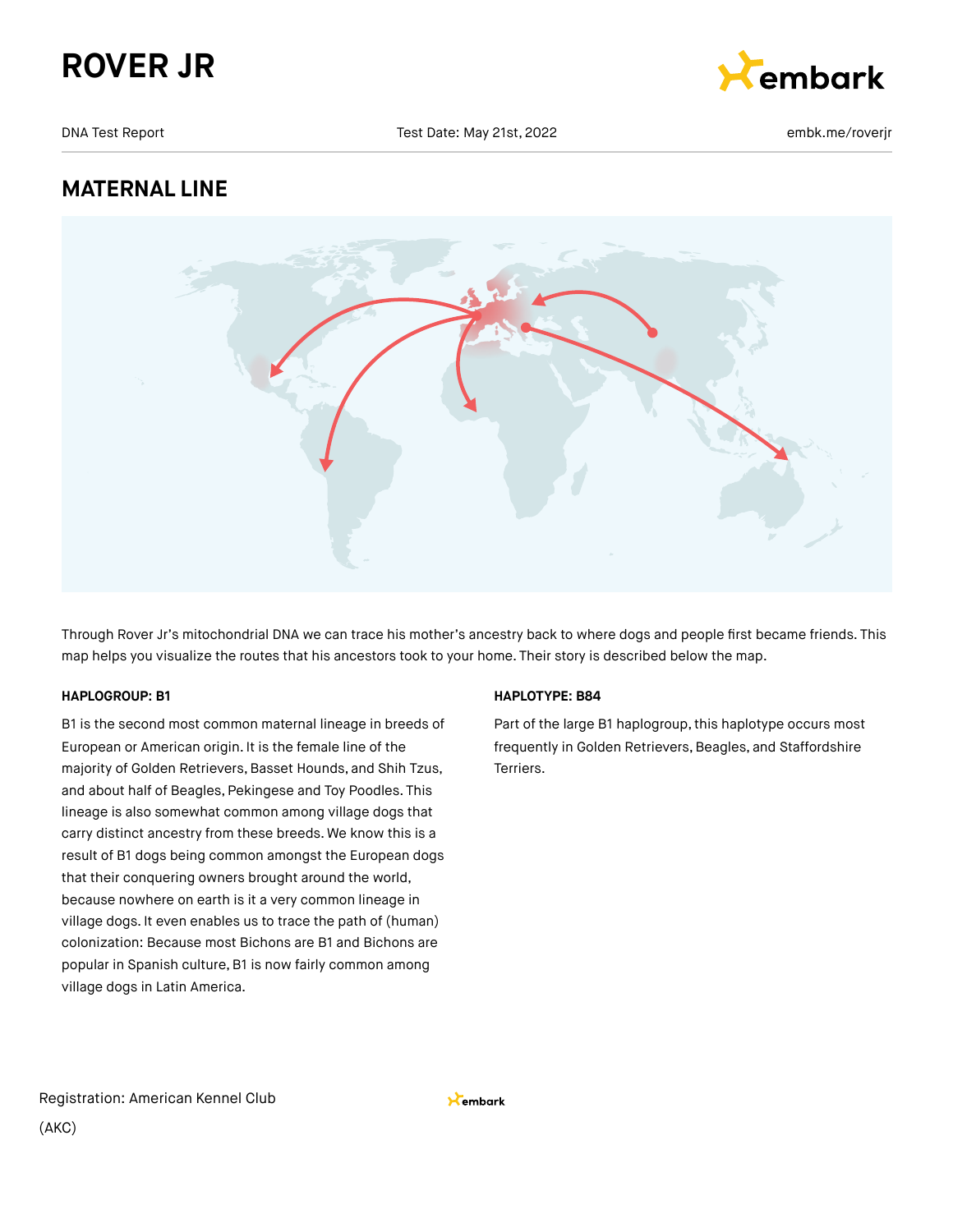



# **PATERNAL LINE**



Through Rover Jr's Y chromosome we can trace his father's ancestry back to where dogs and people first became friends. This map helps you visualize the routes that his ancestors took to your home. Their story is described below the map.

Kembark

#### **HAPLOGROUP: A1a**

Some of the wolves that became the original dogs in Central Asia around 15,000 years ago came from this long and distinguished line of male dogs. After domestication, they followed their humans from Asia to Europe and then didn't stop there. They took root in Europe, eventually becoming the dogs that founded the Vizsla breed 1,000 years ago. The Vizsla is a Central European hunting dog, and all male Vizslas descend from this line. During the Age of Exploration, like their owners, these pooches went by the philosophy, "Have sail, will travel!" From the windy plains of Patagonia to the snug and homey towns of the American Midwest, the beaches of a Pacific paradise, and the broad expanse of the Australian outback, these dogs followed their masters to the outposts of empires. Whether through good fortune or superior genetics, dogs from the A1a lineage traveled the globe and took root across the world.Now you find village dogs from this line frolicking on Polynesian beaches, hanging out in villages across the

Registration: American Kennel Club

#### **HAPLOTYPE: H1a.53**

Part of the A1a haplogroup, this haplotype occurs most frequently in Golden Retrievers, Border Collies, and the Coton de Tulear.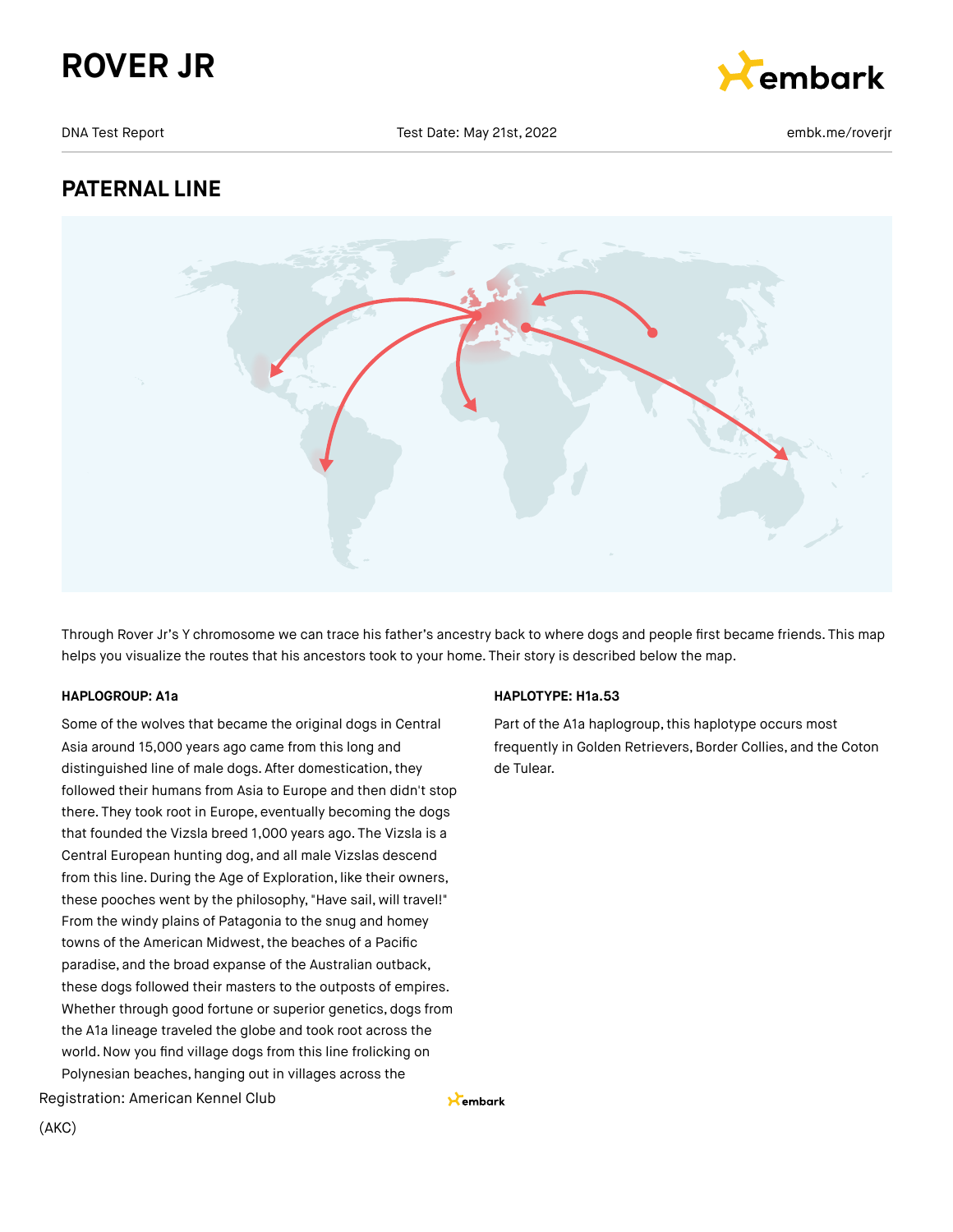



# **TRAITS: COAT COLOR**

**TRAIT RESULT**

#### **E Locus (MC1R)**

The E Locus determines if and where a dog can produce dark (black or brown) hair. Dogs with two copies of the recessive **e** allele do not produce dark hairs at all, and will be "red" over their entire body. The shade of red, which can range from a deep copper to yellow/gold to cream, is dependent on other genetic factors including the Intensity loci. In addition to determining if a dog can develop dark hairs at all, the E Locus can give a dog a black "mask" or "widow's peak," unless the dog has overriding coat color genetic factors. Dogs with one or two copies of the **Em** allele usually have a melanistic mask (dark facial hair as commonly seen in the German Shepherd and Pug).Dogs with no copies of **Em** but one or two copies of the **Eg** allele usually have a melanistic "widow's peak" (dark forehead hair as commonly seen in the Afghan Hound and Borzoi, where it is called either "grizzle" or "domino").

**No dark hairs anywhere (ee)**

#### **K Locus (CBD103)**

The K Locus **K<sup>B</sup>** allele "overrides" the A Locus, meaning that it prevents the A Locus genotype from affecting coat color. For this reason, the **K<sup>B</sup> allele is referred to as the "dominant** black" allele. As a result, dogs with at least one **K<sup>B</sup> allele will usually have solid black** or brown coats (or red/cream coats if they are **ee** at the E Locus) regardless of their genotype at the A Locus, although several other genes could impact the dog's coat and cause other patterns, such as white spotting. Dogs with the k<sup>y</sup>k<sup>y</sup> genotype will show a coat color pattern based on the genotype they have at the A Locus. Dogs who test as  $K^B K^y$  may be brindle rather than black or brown.

**Not expressed (K K ) B B**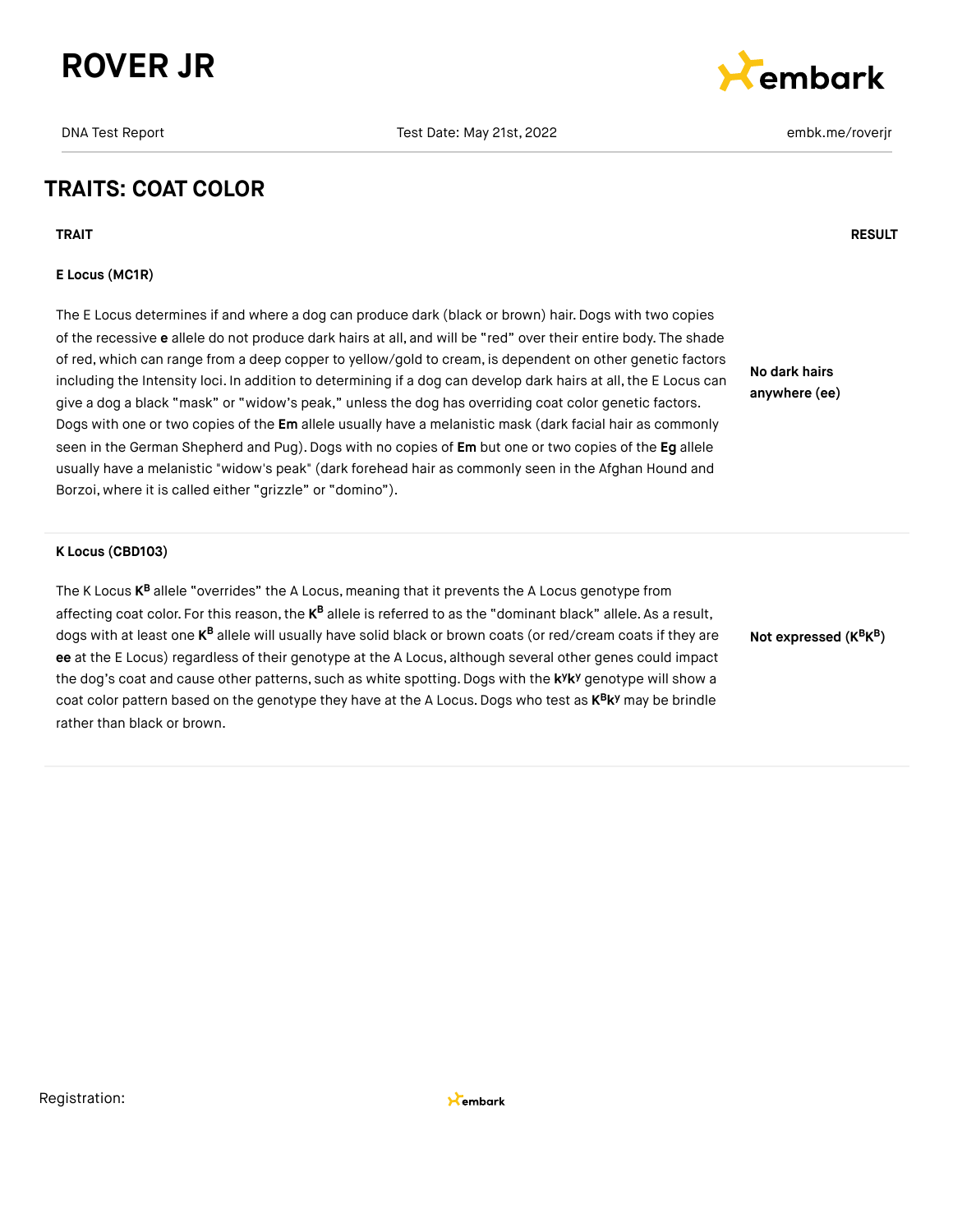



# **TRAITS: COAT COLOR (CONTINUED)**

#### **TRAIT RESULT**

#### **Intensity Loci LINKAGE**

Areas of a dog's coat where dark (black or brown) pigment is not expressed either contain red/yellow pigment, or no pigment at all. Five locations across five chromosomes explain approximately 70% of red pigmentation "intensity" variation across all dogs. Dogs with a result of **Intense Red Pigmentation** will likely have deep red hair like an Irish Setter or "apricot" hair like some Poodles, dogs with a result of **Intermediate Red Pigmentation** will likely have tan or yellow hair like a Soft-Coated Wheaten Terrier, and dogs with **Dilute Red Pigmentation** will likely have cream or white hair like a Samoyed. Because the mutations we test may not directly cause differences in red pigmentation intensity, we consider this to be a linkage test.

**Any pigmented hair likely yellow or tan (Intermediate Red Pigmentation)**

#### **A Locus (ASIP)**

The A Locus controls switching between black and red pigment in hair cells, but it will only be expressed in dogs that are not ee at the E Locus and are k<sup>y</sup>k<sup>y</sup> at the K Locus. Sable (also called "Fawn") dogs have a mostly or entirely red coat with some interspersed black hairs. Agouti (also called "Wolf Sable") dogs have red hairs with black tips, mostly on their head and back.Black and tan dogs are mostly black or brown with lighter patches on their cheeks, eyebrows, chest, and legs. Recessive black dogs have solid-colored black or brown coats.

#### **D Locus (MLPH)**

The D locus result that we report is determined by two different genetic variants that can work together to cause diluted pigmentation. These are the common **d** allele, also known as "**d1**", and a less common allele known as "d2". Dogs with two d alleles, regardless of which variant, will have all black pigment lightened ("diluted") to gray, or brown pigment lightened to lighter brown in their hair, skin, and sometimes eyes. There are many breed-specific names for these dilute colors, such as "blue", "charcoal", "fawn", "silver", and "Isabella".Note that in certain breeds, dilute dogs have a higher incidence of Color Dilution Alopecia. Dogs with one **d** allele will not be dilute, but can pass the **d** allele on to their puppies. To view your dog's **d1** and **d2** test results, click the "SEE DETAILS" link in the upper right hand corner of the "Base Coat Color" section of the Traits page, and then click the "VIEW SUBLOCUS RESULTS" link at the bottom of the page.

**Not expressed (a a ) t t**

**Not expressed (DD)**

Registration: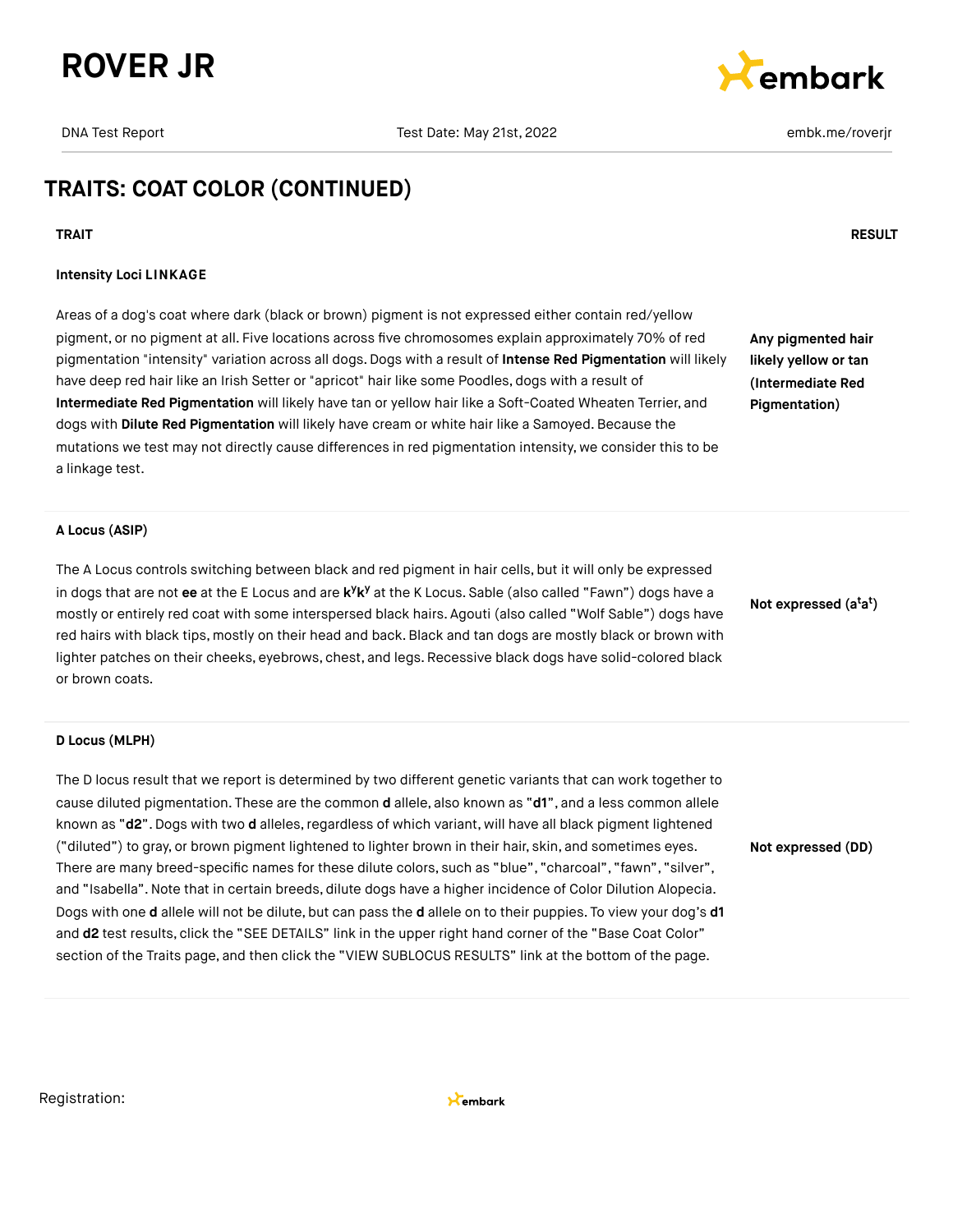



# **TRAITS: COAT COLOR (CONTINUED)**

#### **TRAIT RESULT**

#### **Cocoa (HPS3)**

Dogs with the **coco** genotype will produce dark brown pigment instead of black in both their hair and skin. Dogs with the **Nco** genotype will produce black pigment, but can pass the **co** allele on to their puppies. Dogs that have the **coco** genotype as well as the **bb** genotype at the B locus are generally a lighter brown than dogs that have the **Bb** or **BB** genotypes at the B locus. **No co alleles, not expressed (NN)**

#### **B Locus (TYRP1)**

Dogs with two copies of the **b** allele produce brown pigment instead of black in both their hair and skin. Dogs with one copy of the **b** allele will produce black pigment, but can pass the **b** allele on to their puppies. E Locus **ee** dogs that carry two **b** alleles will have red or cream coats, but have brown noses, eye rims, and footpads (sometimes referred to as "Dudley Nose" in Labrador Retrievers). "Liver" or "chocolate" is the preferred color term for brown in most breeds; in the Doberman Pinscher it is referred to as "red".

**Likely black colored nose/feet (BB)**

**Not expressed (II)**

#### **Saddle Tan (RALY)**

The "Saddle Tan" pattern causes the black hairs to recede into a "saddle" shape on the back, leaving a tan face, legs, and belly, as a dog ages. The Saddle Tan pattern is characteristic of breeds like the Corgi, Beagle, and German Shepherd.Dogs that have the **II** genotype at this locus are more likely to be mostly black with tan points on the eyebrows, muzzle, and legs as commonly seen in the Doberman Pinscher and the Rottweiler. This gene modifies the A Locus **a<sup>t</sup>** allele, so dogs that do not express **a<sup>t</sup>** are not influenced by this gene.

#### **S Locus (MITF)**

The S Locus determines white spotting and pigment distribution. MITF controls where pigment is produced, and an insertion in the MITF gene causes a loss of pigment in the coat and skin, resulting in white hair and/or pink skin. Dogs with two copies of this variant will likely have breed-dependent white patterning, with a nearly white, parti, or piebald coat. Dogs with one copy of this variant will have more limited white spotting and may be considered flash, parti or piebald. This MITF variant does not explain all white spotting patterns in dogs and other variants are currently being researched. Some dogs may have small amounts of white on the paws, chest, face, or tail regardless of their S Locus genotype.

**Likely to have little to no white in coat (SS)**

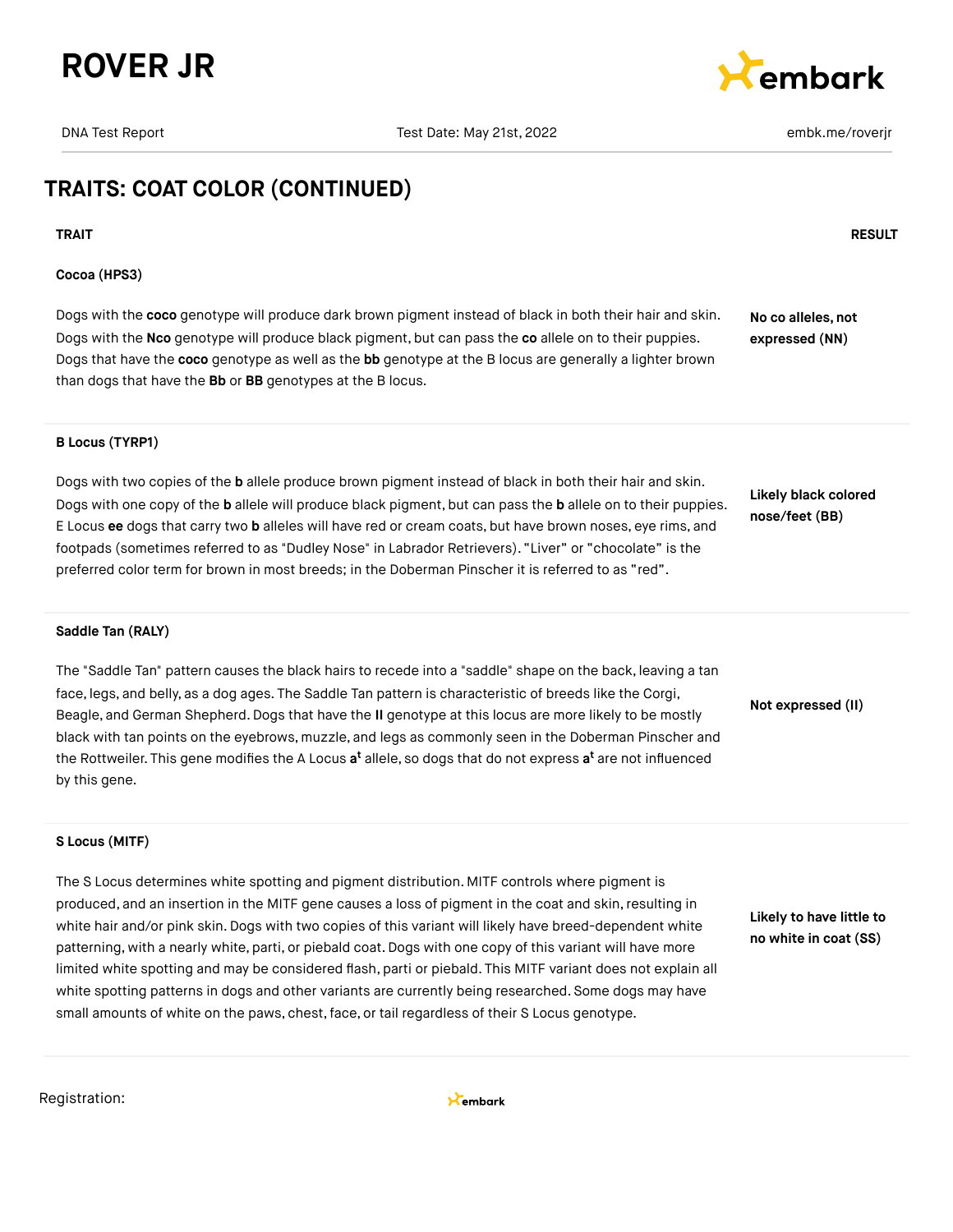



# **TRAITS: COAT COLOR (CONTINUED)**

#### **TRAIT RESULT**

#### **M Locus (PMEL)**

Merle coat patterning is common to several dog breeds including the Australian Shepherd, Catahoula Leopard Dog, and Shetland Sheepdog, among many others. Merle arises from an unstable SINE insertion (which we term the "M\*" allele) that disrupts activity of the pigmentary gene PMEL, leading to mottled or patchy coat color. Dogs with an M<sup>\*</sup>m result are likely to be phenotypically merle or could be "nonexpressing" merle, meaning that the merle pattern is very subtle or not at all evident in their coat. Dogs with an **M\*M\*** result are likely to be phenotypically merle or double merle. Dogs with an **mm** result have no merle alleles and are unlikely to have a merle coat pattern.

Note that Embark does not currently distinguish between the recently described cryptic, atypical, atypical+, classic, and harlequin merle alleles. Our merle test only detects the presence, but not the length of the SINE insertion. We do not recommend making breeding decisions on this result alone. Please pursue further testing for allelic distinction prior to breeding decisions.

#### **R Locus (USH2A) LINKAGE**

The R Locus regulates the presence or absence of the roan coat color pattern. Partial duplication of the USH2A gene is strongly associated with this coat pattern. Dogs with at least one **R** allele will likely have roaning on otherwise uniformly unpigmented white areas. Roan appears in white areas controlled by the S Locus but not in other white or cream areas created by other loci, such as the E Locus with **ee** along with Dilute Red Pigmentation by I Locus (for example, in Samoyeds). Mechanisms for controlling the extent of roaning are currently unknown, and roaning can appear in a uniform or non-uniform pattern. Further, nonuniform roaning may appear as ticked, and not obviously roan. The roan pattern can appear with or without ticking.

**Likely no impact on coat pattern (rr)**

**No merle alleles (mm)**

#### **H Locus (Harlequin)**

This pattern is recognized in Great Danes and causes dogs to have a white coat with patches of darker pigment. A dog with an **Hh** result will be harlequin if they are also **M\*m** or **M\*M\*** at the M Locus and are not **ee** at the E locus.Dogs with a result of **hh** will not be harlequin. This trait is thought to be homozygous lethal; a living dog with an **HH** genotype has never been found.

**No harlequin alleles (hh)**

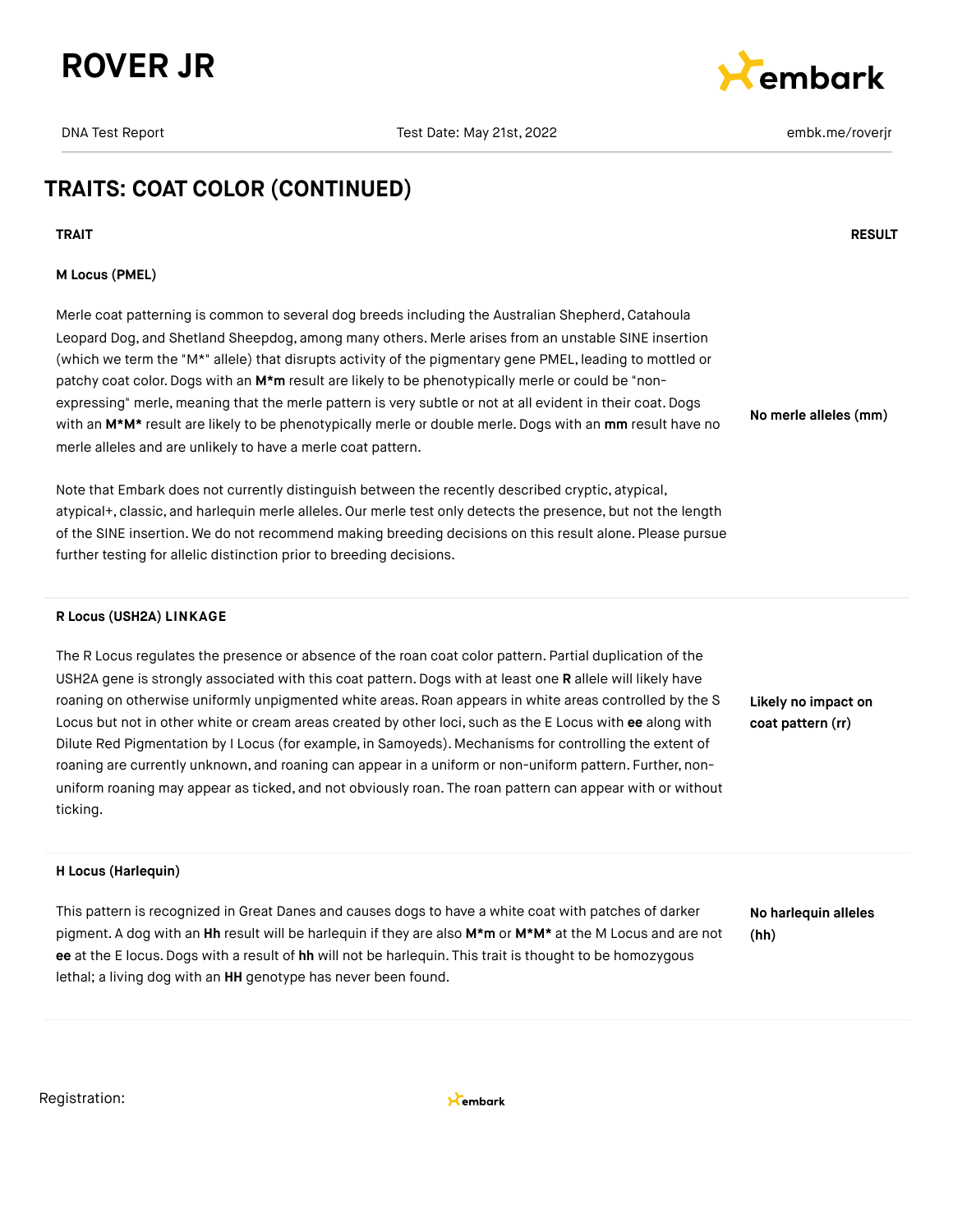



# **TRAITS: OTHER COAT TRAITS**

#### **TRAIT RESULT**

#### **Furnishings (RSPO2) LINKAGE**

Dogs with one or two copies of the **F** allele have "furnishings": the mustache, beard, and eyebrows characteristic of breeds like the Schnauzer, Scottish Terrier, and Wire Haired Dachshund. A dog with two **I** alleles will not have furnishings, which is sometimes called an "improper coat" in breeds where furnishings are part of the breed standard. The mutation is a genetic insertion which we measure indirectly using a linkage test highly correlated with the insertion.

**Likely unfurnished (no mustache, beard, and/or eyebrows) (II)**

#### **Coat Length (FGF5)**

The FGF5 gene is known to affect hair length in many different species, including cats, dogs, mice, and humans. In dogs,the **T** allele confers a long, silky haircoat as observed in the Yorkshire Terrier and the Long Haired Whippet. The ancestral **G** allele causes a shorter coat as seen in the Boxer or the American Staffordshire Terrier. In certain breeds (such as Corgi), the long haircoat is described as "fluff."

**Likely long coat (TT)**

#### **Shedding (MC5R)**

Dogs with at least one copy of the ancestral **C** allele, like many Labradors and German Shepherd Dogs, are heavy or seasonal shedders, while those with two copies of the **T** allele, including many Boxers, Shih Tzus and Chihuahuas,tend to be lighter shedders.Dogs with furnished/wire-haired coats caused by RSPO2 (the furnishings gene) tend to be low shedders regardless of their genotype at this gene.

#### **Likely light to moderate shedding (TT)**

#### **Hairlessness (FOXI3) LINKAGE**

A duplication in the FOXI3 gene causes hairlessness over most of the body as well as changes in tooth shape and number. This mutation occurs in Peruvian Inca Orchid, Xoloitzcuintli (Mexican Hairless), and Chinese Crested (other hairless breeds have different mutations). Dogs with the **NDup** genotype are likely to be hairless while dogs with the **NN** genotype are likely to have a normal coat. The **DupDup** genotype has never been observed, suggesting that dogs with that genotype cannot survive to birth. Please note that this is a linkage test, so it may not be as predictive as direct tests of the mutation in some lines.

**Very unlikely to be hairless (NN)**

**Very unlikely to be hairless (NN)**

#### **Hairlessness (SGK3)**

Hairlessness in the American Hairless Terrier arises from a mutation in the SGK3 gene. Dogs with the **ND** genotype are likely to be hairless while dogs with the **NN** genotype are likely to have a normal coat.

#### Registration: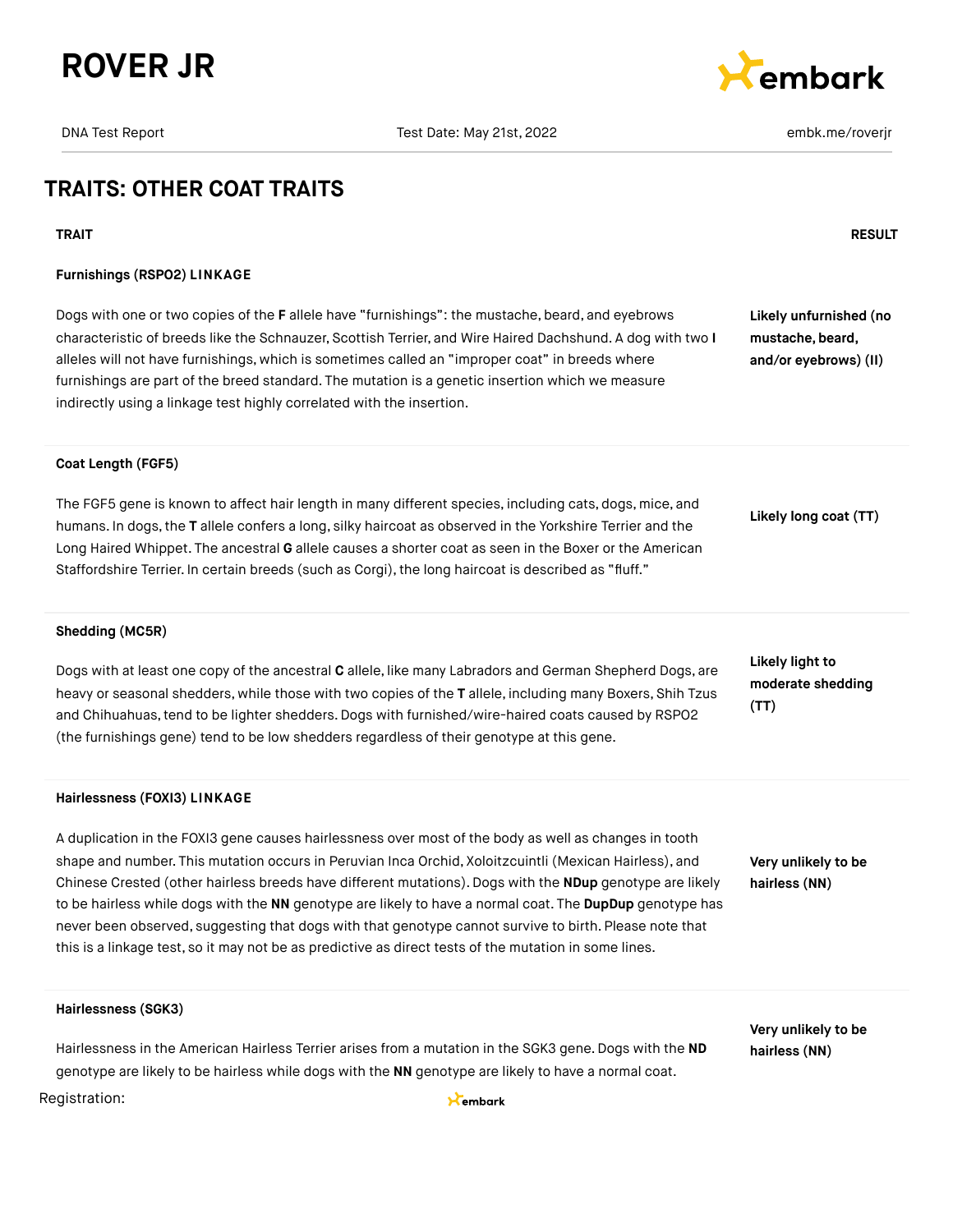



# **TRAITS: OTHER COAT TRAITS (CONTINUED)**

#### **TRAIT RESULT**

#### **Oculocutaneous Albinism Type 2 (SLC45A2) LINKAGE**

Dogs with two copies **DD** of this deletion in the SLC45A2 gene have oculocutaneous albinism (OCA), also known as Doberman Z Factor Albinism, a recessive condition characterized by severely reduced or absent pigment in the eyes, skin, and hair. Affected dogs sometimes suffer from vision problems due to lack of eye pigment (which helps direct and absorb ambient light) and are prone to sunburn. Dogs with a single copy of the deletion **ND** will not be affected but can pass the mutation on to their offspring. This particular mutation can be traced back to a single white Doberman Pinscher born in 1976, and it has only been observed in dogs descended from this individual. Please note that this is a linkage test, so it may not be as predictive as direct tests of the mutation in some lines. **Likely not albino (NN)**

#### **Coat Texture (KRT71)**

Dogs with a long coat and at least one copy of the **T** allele have a wavy or curly coat characteristic of Poodles and Bichon Frises.Dogs with two copies of the ancestral **C** allele are likely to have a straight coat, but there are other factors that can cause a curly coat,for example if they at least one **F** allele for the Furnishings (RSPO2) gene then they are likely to have a curly coat. Dogs with short coats may carry one or two copies of the **T** allele but still have straight coats.

**Likely straight coat (CC)**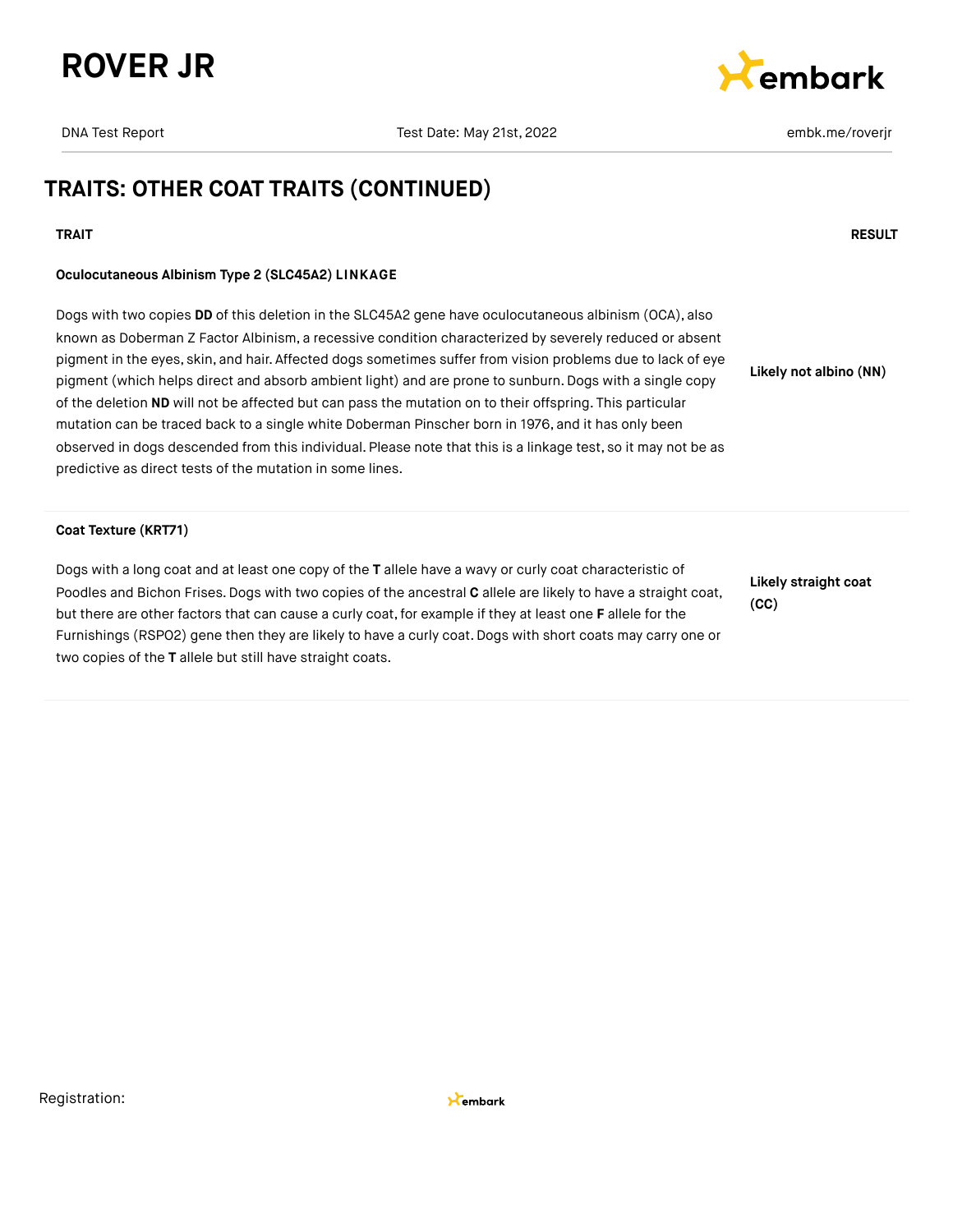



# **TRAITS: OTHER BODY FEATURES**

**TRAIT RESULT**

#### **Muzzle Length (BMP3)**

Dogs in medium-length muzzle (mesocephalic) breeds like Staffordshire Terriers and Labradors, and long muzzle (dolichocephalic) breeds like Whippet and Collie have one, or more commonly two, copies of the ancestral **C** allele.Dogs in many short-length muzzle (brachycephalic) breeds such as the English Bulldog, Pug, and Pekingese have two copies of the derived **A** allele. At least five different genes affect muzzle length in dogs, with BMP3 being the only one with a known causal mutation. For example, the skull shape of some breeds, including the dolichocephalic Scottish Terrier or the brachycephalic Japanese Chin, appear to be caused by other genes. Thus, dogs may have short or long muzzles due to other genetic factors that are not yet known to science.

**Likely medium or long muzzle (CC)**

#### **Tail Length (T)**

Whereas most dogs have two **C** alleles and a long tail, dogs with one **G** allele are likely to have a bobtail, which is an unusually short or absent tail. This mutation causes natural bobtail in many breeds including the Pembroke Welsh Corgi, the Australian Shepherd, and the Brittany Spaniel. Dogs with GG genotypes have not been observed, suggesting that dogs with the **GG** genotype do not survive to birth. Please note that this mutation does not explain every natural bobtail! While certain lineages of Boston Terrier, English Bulldog,Rottweiler, Miniature Schnauzer, Cavalier King Charles Spaniel, and Parson Russell Terrier, and Dobermans are born with a natural bobtail, these breeds do not have this mutation. This suggests that other unknown genetic mutations can also lead to a natural bobtail.

# **Hind Dewclaws (LMBR1)**

Common in certain breeds such as the Saint Bernard, hind dewclaws are extra, nonfunctional digits located midway between a dog's paw and hock. Dogs with at least one copy of the **T** allele have about a 50% chance of having hind dewclaws.Note that other (currently unknown to science) mutations can also cause hind dewclaws, so some **CC** or **TC** dogs will have hind dewclaws.

**Likely normal-length tail (CC)**

**Unlikely to have hind dew claws (CC)**

Registration:

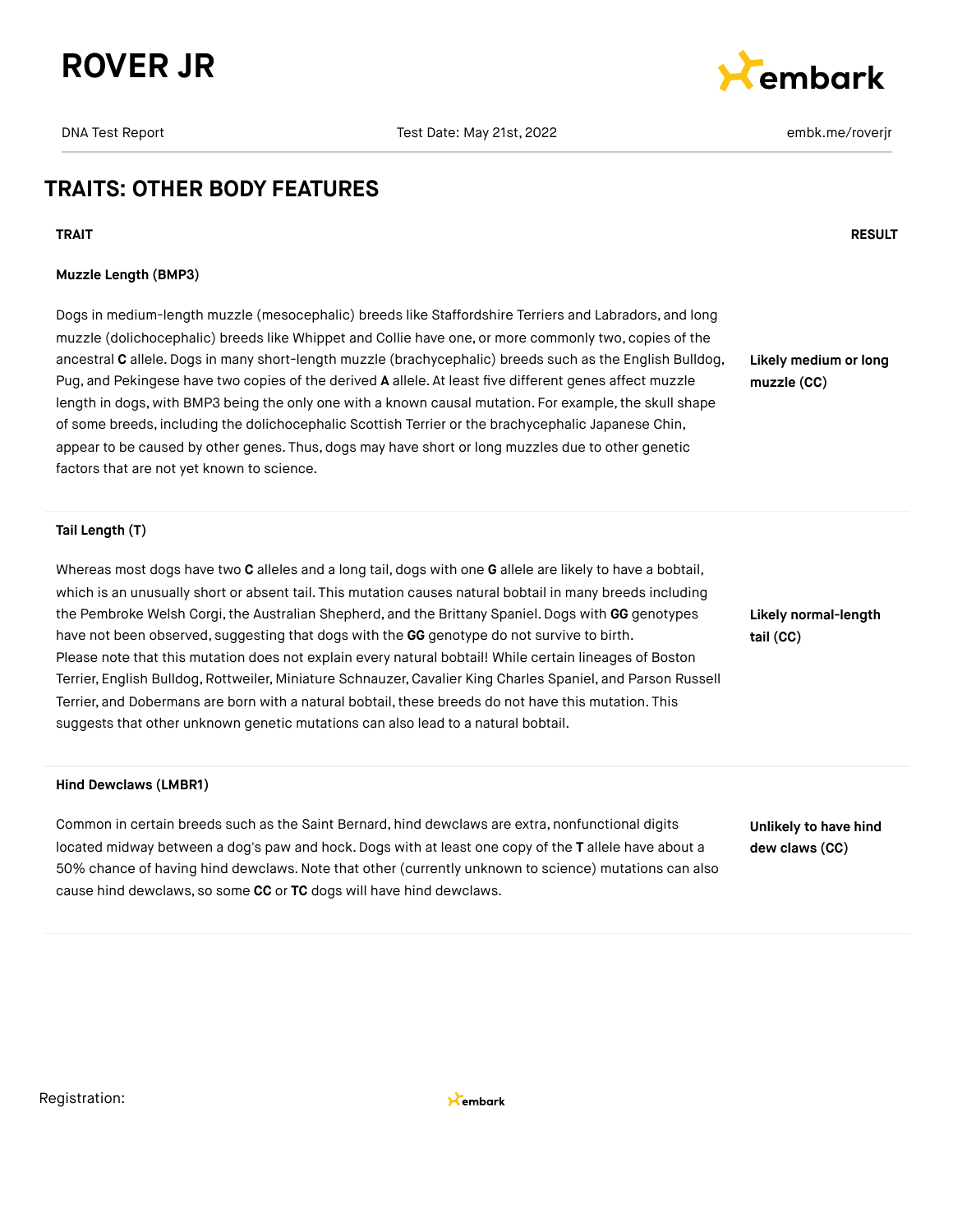



# **TRAITS: OTHER BODY FEATURES (CONTINUED)**

#### **TRAIT RESULT**

#### **Blue Eye Color (ALX4) LINKAGE**

Embark researchers discovered this large duplication associated with blue eyes in Arctic breeds like Siberian Husky as well as tri-colored (non-merle) Australian Shepherds. Dogs with at least one copy of the duplication (**Dup**) are more likely to have at least one blue eye. Some dogs with the duplication may have only one blue eye (complete heterochromia) or may not have blue eyes at all; nevertheless,they can still pass the duplication and the trait to their offspring.**NN** dogs do not carry this duplication, but may have blue eyes due to other factors, such as merle. Please note that this is a linkage test, so it may not be as predictive as direct tests of the mutation in some lines.

**Less likely to have blue eyes (NN)**

#### **Back Muscling & Bulk, Large Breed (ACSL4)**

The **T** allele is associated with heavy muscling along the back and trunk in characteristically "bulky" largebreed dogs including the Saint Bernard, Bernese Mountain Dog, Greater Swiss Mountain Dog, and Rottweiler. The "bulky" **T** allele is absent from leaner shaped large breed dogs like the Great Dane, Irish Wolfhound, and Scottish Deerhound, which are fixed for the ancestral **C** allele.Note that this mutation does not seem to affect muscling in small or even mid-sized dog breeds with notable back muscling, including the American Staffordshire Terrier, Boston Terrier, and the English Bulldog.

**Likely normal muscling (CC)**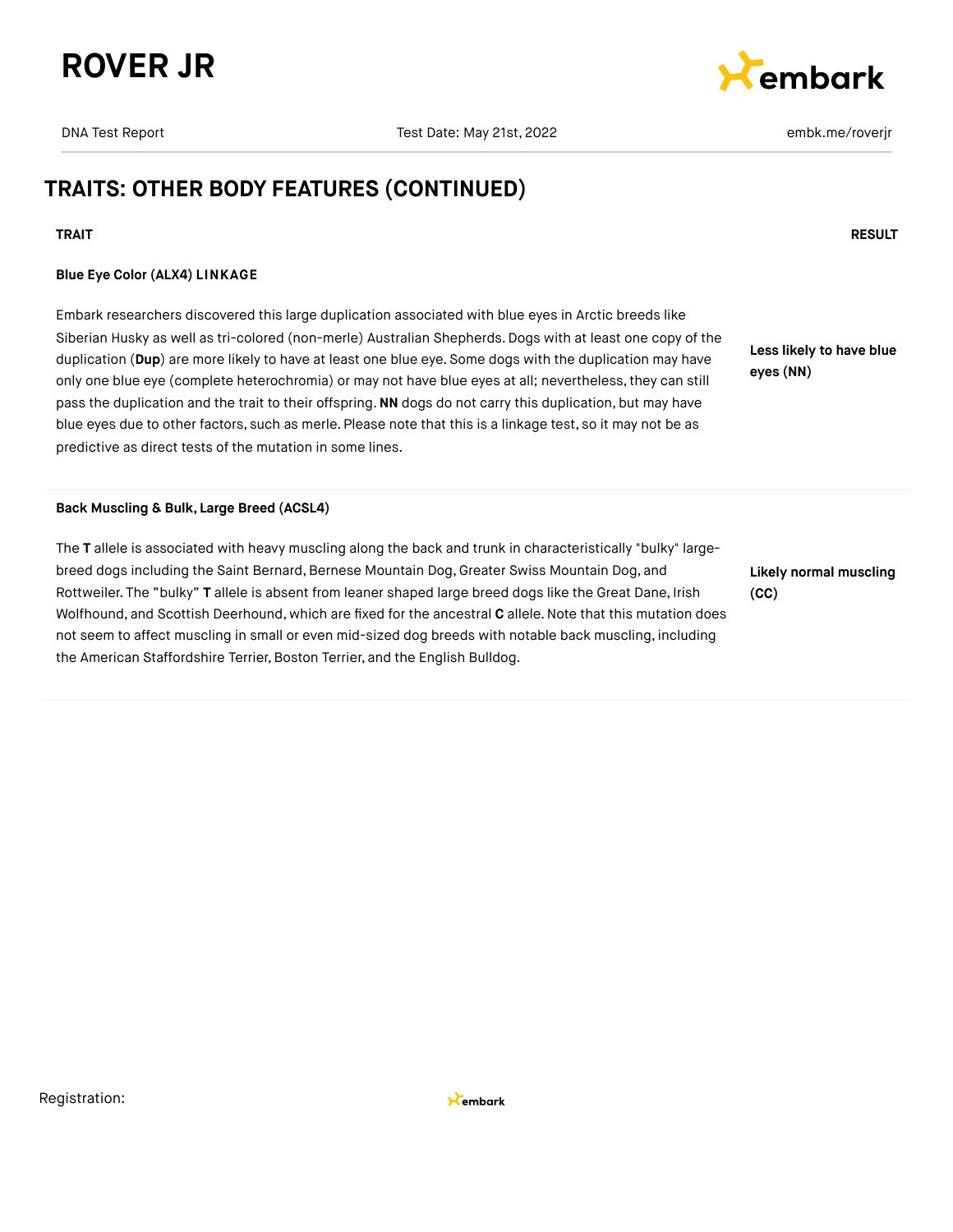



| <b>DNA Test Report</b>                             | Test Date: May 21st, 2022 | embk.me/roverjr |
|----------------------------------------------------|---------------------------|-----------------|
| <b>TRAITS: BODY SIZE</b>                           |                           |                 |
| <b>TRAIT</b>                                       |                           | <b>RESULT</b>   |
| Body Size (IGF1)                                   |                           | Larger (NN)     |
| The I allele is associated with smaller body size. |                           |                 |
| Body Size (IGFR1)                                  |                           | Larger (GG)     |
| The A allele is associated with smaller body size. |                           |                 |
| Body Size (STC2)                                   |                           | Larger (TT)     |
| The A allele is associated with smaller body size. |                           |                 |
| Body Size (GHR - E191K)                            |                           | Larger (GG)     |
| The A allele is associated with smaller body size. |                           |                 |
| Body Size (GHR - P177L)                            |                           | Larger (CC)     |
| The T allele is associated with smaller body size. |                           |                 |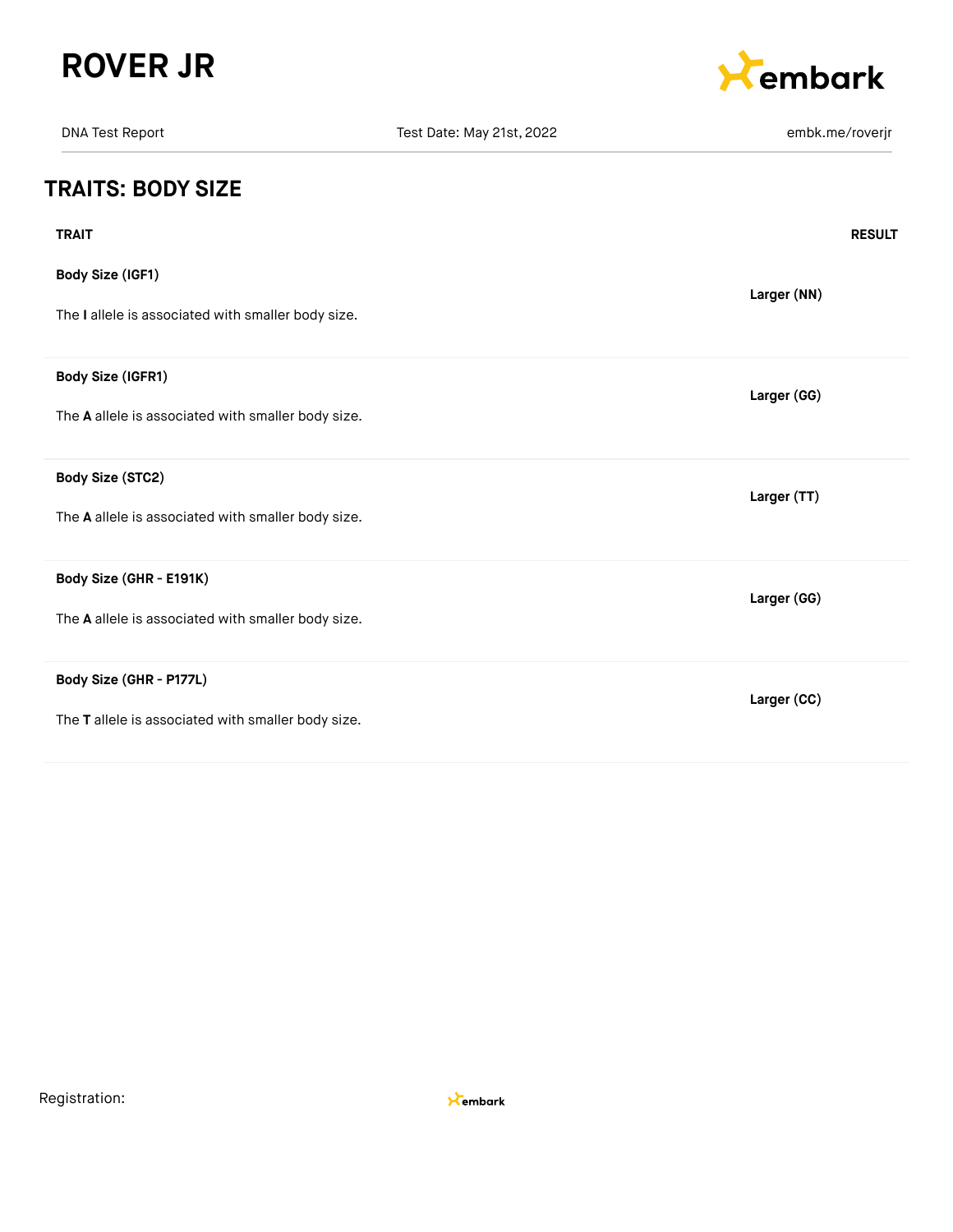





## **TRAITS: PERFORMANCE**

#### **Altitude Adaptation (EPAS1)**

This mutation causes dogs to be especially tolerant of low oxygen environments (hypoxia), such as those found at high elevations.Dogs with at least one **A** allele are less susceptible to "altitude sickness." This mutation was originally identified in breeds from high altitude areas such as the Tibetan Mastiff. **Normal altitude tolerance (GG)**

#### **Appetite (POMC) LINKAGE**

This mutation in the POMC gene is found primarily in Labrador and Flat Coated Retrievers.Compared to dogs with no copies of the mutation (**NN**), dogs with one (**ND**) or two (**DD**) copies of the mutation are more likely to have high food motivation, which can cause them to eat excessively, have higher body fat percentage, and be more prone to obesity. Read more about the genetics of POMC, and learn how you can contribute to research, in our blog post [\(https://embarkvet.com/resources/blog/pomc-dogs/\).](https://embarkvet.com/resources/blog/pomc-dogs/) We measure this result using a linkage test. **Normal food motivation (NN)**

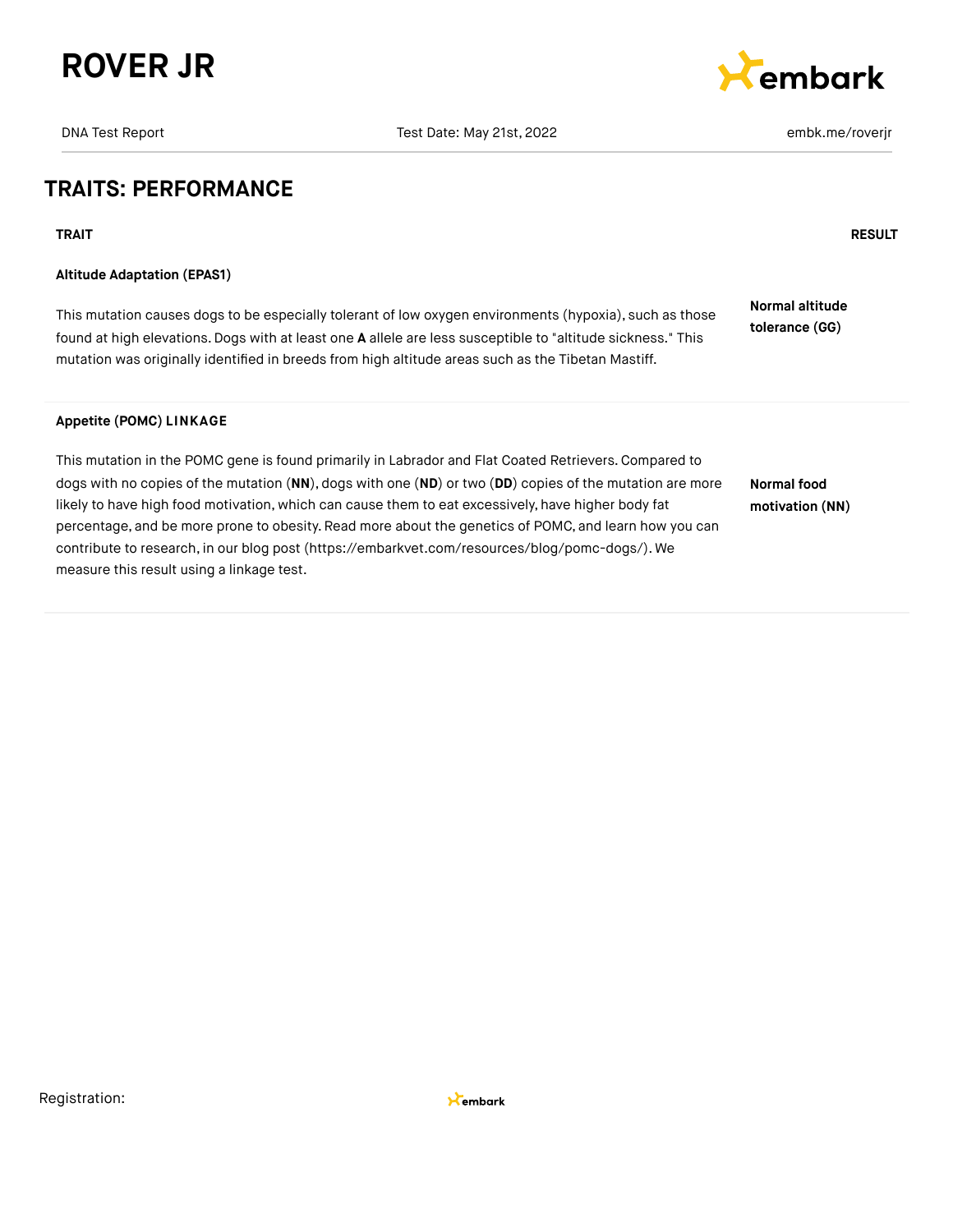# **ROVER JR**



DNA Test Report Test Date: May 21st, 2022 embk.me/roverjr

# **CLINICAL TOOLS**

These clinical genetic tools can inform clinical decisions and diagnoses. These tools do not predict increased risk for disease.

#### **Alanine Aminotransferase Activity (GPT)**

Rover Jr's baseline ALT level may be Low Normal  $\mathbf O$ 

#### **Why is this important to your vet?**

Rover Jr has two copies of a variant in the GPT gene and is likely to have a lower than average baseline ALT activity. ALT is a commonly used measure of liver health on routine veterinary blood chemistry panels. As such, your veterinarian may want to watch for changes in Rover Jr's ALT activity above their current, healthy, ALT activity. As an increase above Rover Jr's baseline ALT activity could be evidence of liver damage, even if it is within normal limits by standard ALT reference ranges.

#### **What is Alanine Aminotransferase Activity?**

Alanine aminotransferase (ALT) is a clinical tool that can be used by veterinarians to better monitor liver health. This result is not associated with liver disease. ALT is one of several values veterinarians measure on routine blood work to evaluate the liver. It is a naturally occurring enzyme located in liver cells that helps break down protein. When the liver is damaged or inflamed, ALT is released into the bloodstream.

#### **How vets diagnose this condition**

Genetic testing is the only way to provide your veterinarian with this clinical tool.

#### **How this condition is treated**

Veterinarians may recommend blood work to establish a baseline ALT value for healthy dogs with one or two copies of this variant.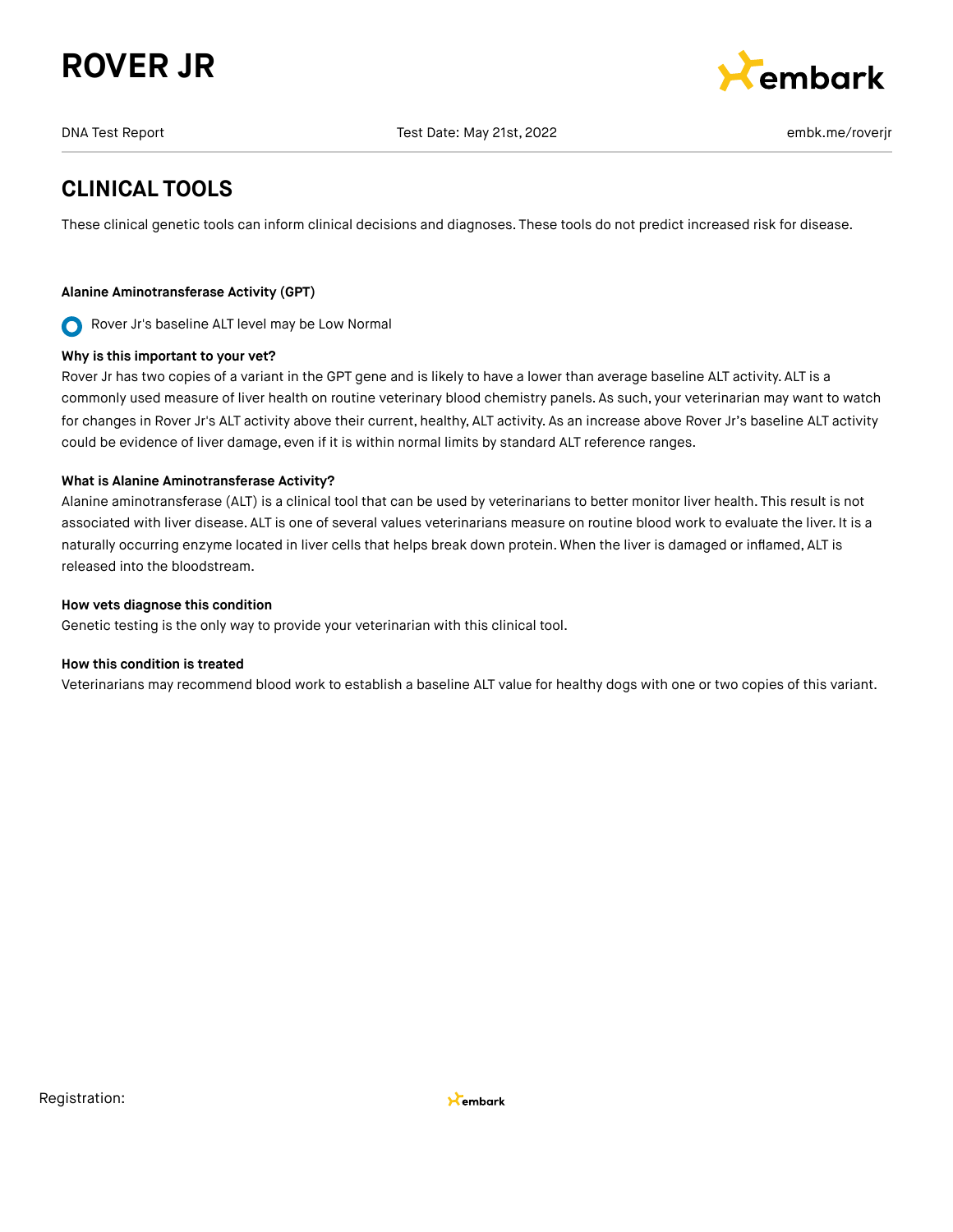



# **HEALTH REPORT**

#### **How to interpret Rover Jr's genetic health results:**

If Rover Jr inherited any of the variants that we tested, they will be listed at the top of the Health Report section, along with a description of how to interpret this result. We also include all of the variants that we tested Rover Jr for that we did not detect the risk variant for.

#### **A genetic test is not a diagnosis**

This genetic test does not diagnose a disease. Please talk to your vet about your dog's genetic results, or if you think that your pet may have a health condition or disease.



#### **Good news!**

Rover Jr is not at increased risk for the genetic health conditions that Embark tests.

| <b>Breed-Relevant Genetic Conditions</b> | 10 variants not detected  |  |
|------------------------------------------|---------------------------|--|
| <b>Additional Genetic Conditions</b>     | 209 variants not detected |  |

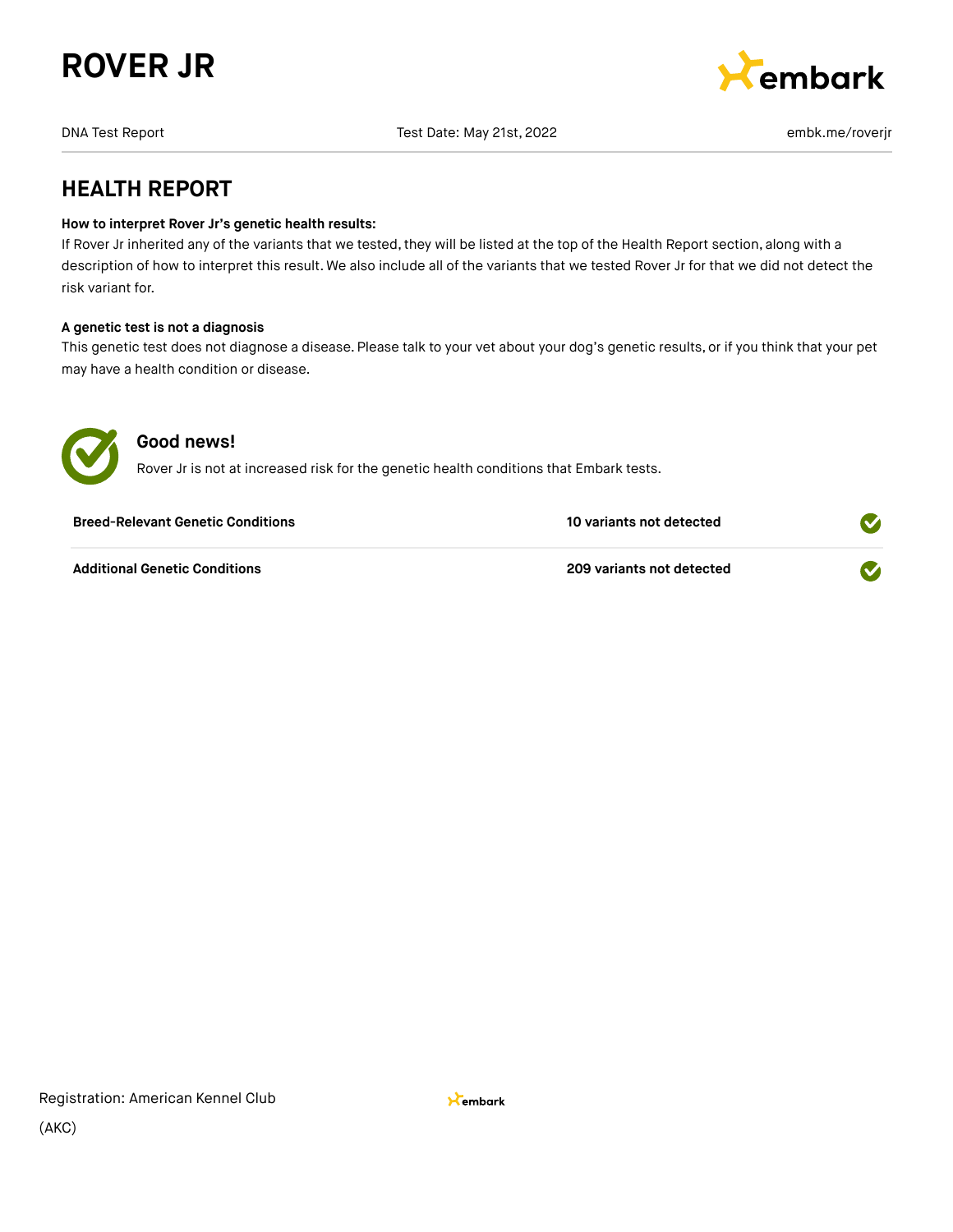



# **BREED-RELEVANT CONDITIONS TESTED**



**Rover Jr did not have the variants that we tested for, that are relevant to his breed:**

- **Progressive Retinal Atrophy, prcd (PRCD Exon 1)**
- **Golden Retriever Progressive Retinal Atrophy 1, GR-PRA1 (SLC4A3)**
- **Golden Retriever Progressive Retinal Atrophy 2,GR-PRA2 (TTC8)**  $\blacktriangledown$
- **Neuronal Ceroid Lipofuscinosis 5,NCL 5 (CLN5 Exon 4 Deletion,Golden Retriever Variant)**  $\blacktriangledown$
- **Degenerative Myelopathy,DM (SOD1A)**  $\blacktriangledown$
- **Muscular Dystrophy (DMD,Golden Retriever Variant)**  $\blacktriangledown$
- **Congenital Myasthenic Syndrome,CMS (COLQ, Golden Retriever Variant)**  $\checkmark$
- **Dystrophic Epidermolysis Bullosa (COL7A1,Golden Retriever Variant)**  $\boldsymbol{\mathcal{S}}$
- $\boldsymbol{\infty}$ **Ichthyosis, ICH1 (PNPLA1,Golden Retriever Variant)**
- **Osteogenesis Imperfecta,Brittle Bone Disease (COL1A1,Golden Retriever Variant)**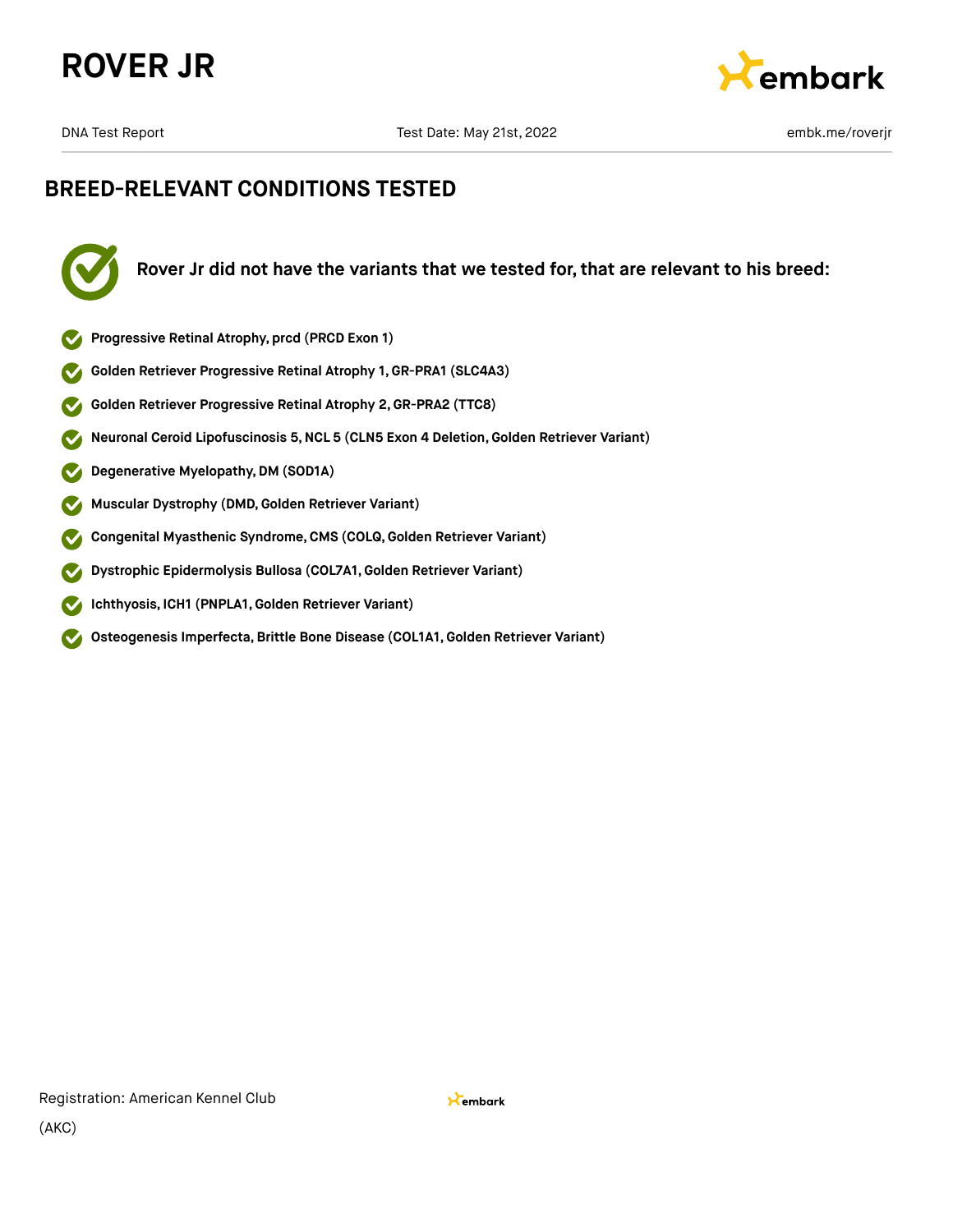



# **ADDITIONAL CONDITIONS TESTED**

**Rover Jr did not have the variants that we tested for, in the following conditions that the potential effect on dogs with Rover Jr's breed may not yet be known.**

- **MDR1 Drug Sensitivity (ABCB1)**
- **P2Y12 Receptor Platelet Disorder (P2Y12)**
- **Factor IX Deficiency, Hemophilia B (F9 Exon 7, Terrier Variant)**
- **Factor IX Deficiency,Hemophilia B (F9 Exon 7, Rhodesian Ridgeback Variant)**
- **Factor VII Deficiency (F7 Exon 5)**
- **Factor VIII Deficiency, Hemophilia A (F8 Exon 10, Boxer Variant)**
- **Factor VIII Deficiency,Hemophilia A (F8 Exon 11,German Shepherd Variant 1)**
- **Factor VIII Deficiency,Hemophilia A (F8 Exon 1, German Shepherd Variant 2)**
- **Thrombopathia (RASGRP1 Exon 5,Basset Hound Variant)**
- **Thrombopathia (RASGRP1 Exon 8, Landseer Variant)**
- **Thrombopathia (RASGRP1 Exon 5, American Eskimo Dog Variant)**
- **Von Willebrand Disease Type III, Type III vWD (VWF Exon 4, Terrier Variant)**
- **Von Willebrand Disease Type III, Type III vWD (VWF Exon 7, Shetland Sheepdog Variant)**
- **Von Willebrand Disease Type I, Type I vWD (VWF)**
- **Von Willebrand Disease Type II, Type II vWD (VWF, Pointer Variant)**
- **Canine Leukocyte Adhesion Deficiency Type I,CLAD I (ITGB2, Setter Variant)**
- **Canine Leukocyte Adhesion Deficiency Type III, CLAD III (FERMT3,German Shepherd Variant)**
- **Congenital Macrothrombocytopenia (TUBB1 Exon 1, Cairn and Norfolk Terrier Variant)**
- **Canine Elliptocytosis (SPTB Exon 30)**
- **Glanzmann's Thrombasthenia Type I (ITGA2B Exon 13,Great Pyrenees Variant)**
- **Glanzmann's Thrombasthenia Type I (ITGA2B Exon 12,Otterhound Variant)**
- **May-Hegglin Anomaly (MYH9)**
- **Prekallikrein Deficiency (KLKB1 Exon 8)**

Registration: American Kennel Club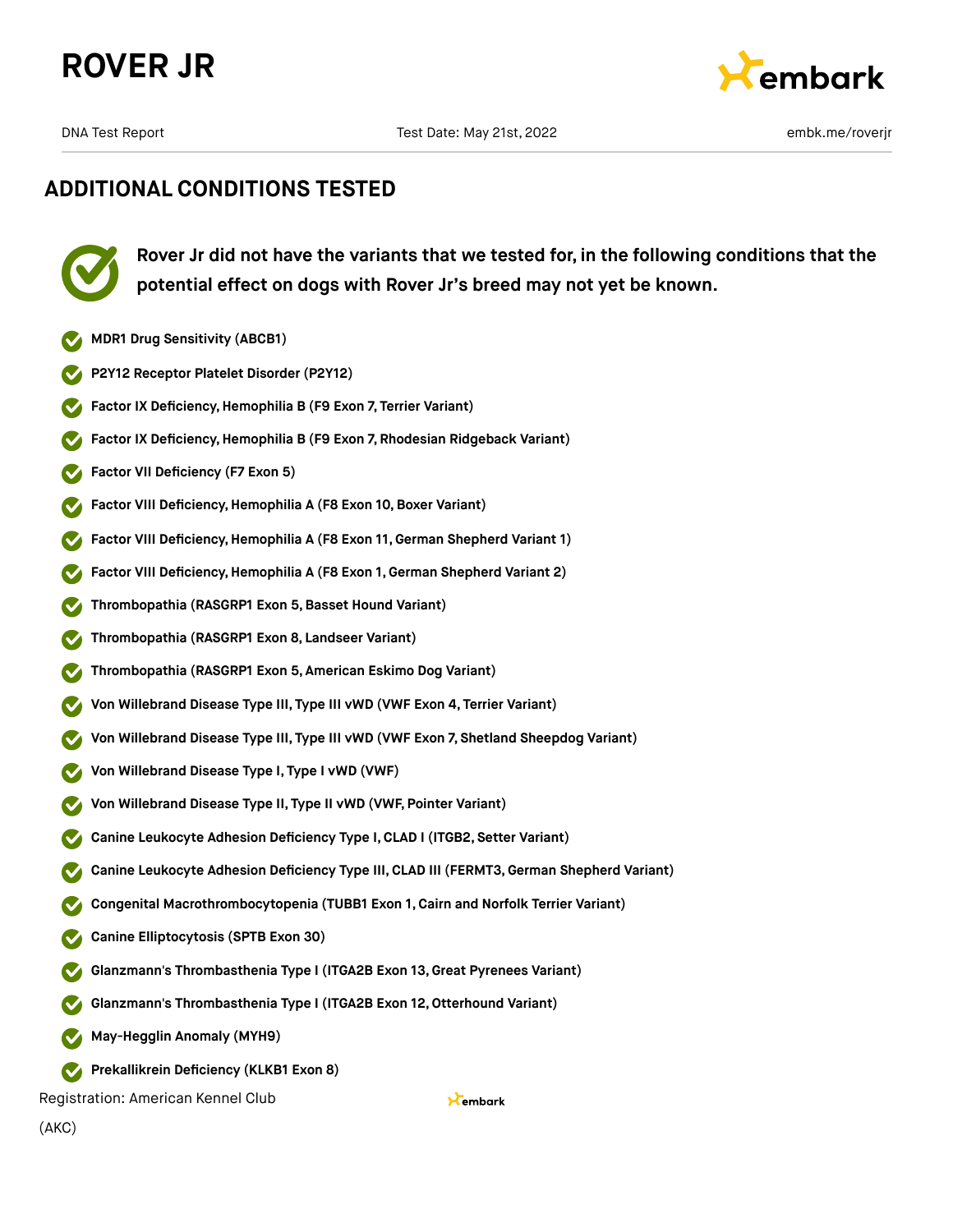# **ROVER JR**



DNA Test Report Test Date: May 21st, 2022 embk.me/roverjr

# **ADDITIONAL CONDITIONS TESTED**

- **Pyruvate Kinase Deficiency (PKLR Exon 7, Pug Variant)**
- **Pyruvate Kinase Deficiency (PKLR Exon 7,Beagle Variant)**
- **Pyruvate Kinase Deficiency (PKLR Exon 10, Terrier Variant)**
- **Trapped Neutrophil Syndrome, TNS (VPS13B)**
- **Ligneous Membranitis, LM (PLG)**
- **Platelet Factor X Receptor Deficiency, Scott Syndrome (TMEM16F)**
- **Methemoglobinemia (CYB5R3)**
- **Bernard-Soulier Syndrome,BSS (GP9,Cocker Spaniel Variant)**
- **Congenital Hypothyroidism (TPO, Tenterfield Terrier Variant)**
- **Congenital Hypothyroidism (TPO, Rat, Toy,Hairless Terrier Variant)**
- **Congenital Dyshormonogenic Hypothyroidism with Goiter (SLC5A5, Shih Tzu Variant)**
- **Complement 3 Deficiency,C3 Deficiency (C3)**
- **Severe Combined Immunodeficiency, SCID (PRKDC, Terrier Variant)**
- **Severe Combined Immunodeficiency, SCID (RAG1, Wetterhoun Variant)**
- **X-linked Severe Combined Immunodeficiency, X-SCID (IL2RG Exon 1, Basset Hound Variant)**
- **X-linked Severe Combined Immunodeficiency, X-SCID (IL2RG,Corgi Variant)**
- **Progressive Retinal Atrophy,rcd1 (PDE6B Exon 21, Irish Setter Variant)**
- **Progressive Retinal Atrophy,rcd3 (PDE6A)**
- **Progressive Retinal Atrophy,CNGA (CNGA1 Exon 9)**
- **Progressive Retinal Atrophy, PRA1 (CNGB1)**
- **Progressive Retinal Atrophy (SAG)**
- **Progressive Retinal Atrophy, crd1 (PDE6B, American Staffordshire Terrier Variant)**
- **Progressive Retinal Atrophy, crd4/cord1 (RPGRIP1)**
- **X-Linked Progressive Retinal Atrophy 1, XL-PRA1 (RPGR)**
- **Progressive Retinal Atrophy, PRA3 (FAM161A)**

Registration: American Kennel Club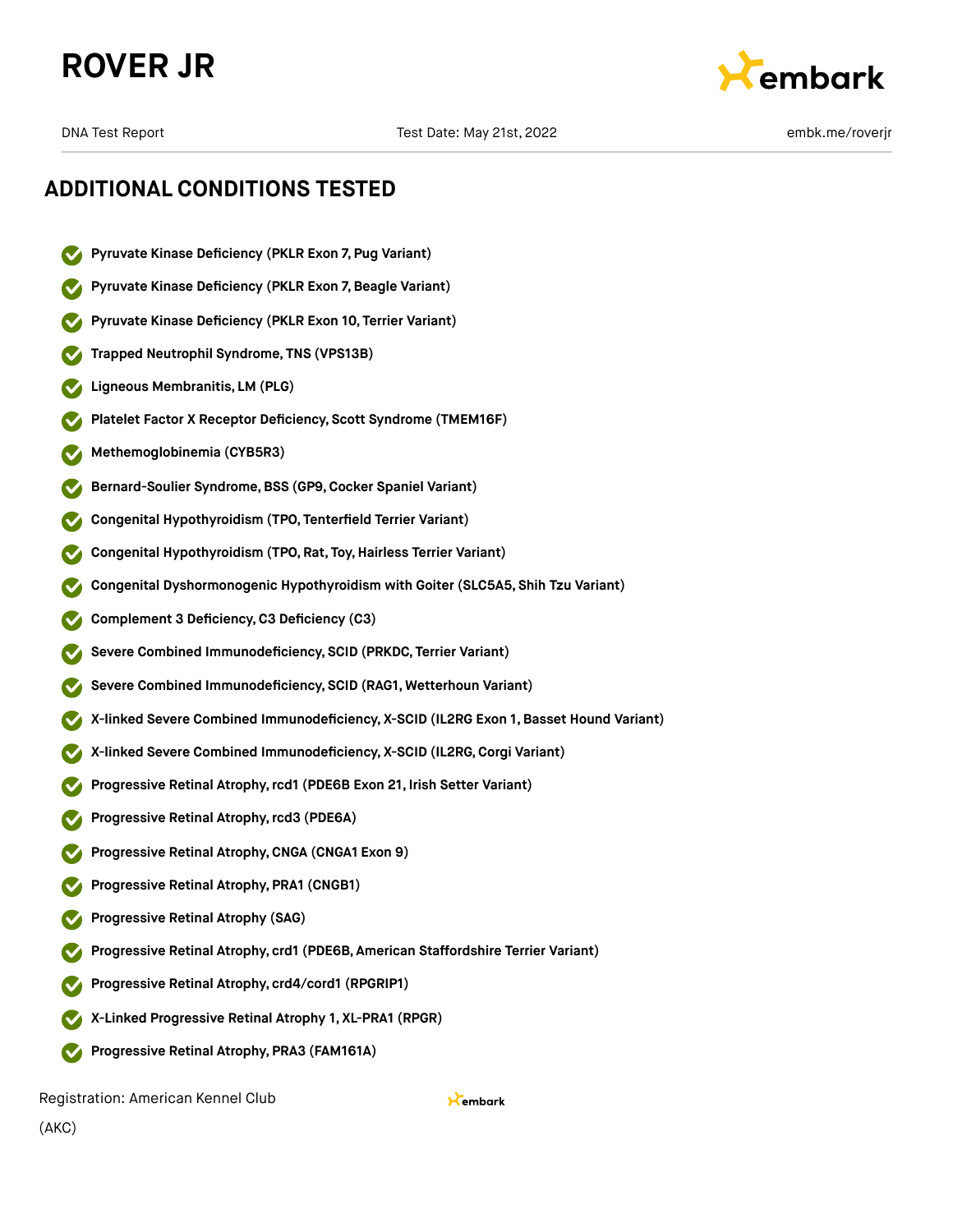



# **ADDITIONAL CONDITIONS TESTED**

- **Collie Eye Anomaly,Choroidal Hypoplasia,CEA (NHEJ1)**
- **Day Blindness,Cone Degeneration, Achromatopsia (CNGB3 Deletion, Alaskan Malamute Variant)**
- **Day Blindness,Cone Degeneration, Achromatopsia (CNGB3 Exon 6,German Shorthaired Pointer Variant)**
- **Achromatopsia (CNGA3 Exon 7,German Shepherd Variant)**
- **Achromatopsia (CNGA3 Exon 7, Labrador Retriever Variant)**
- **Autosomal Dominant Progressive Retinal Atrophy (RHO)**
- **Canine Multifocal Retinopathy, cmr1 (BEST1 Exon 2)**
- **Canine Multifocal Retinopathy, cmr2 (BEST1 Exon 5,Coton de Tulear Variant)**
- **Canine Multifocal Retinopathy, cmr3 (BEST1 Exon 10 Deletion, Finnish and Swedish Lapphund, Lapponian Herder Variant)**
- **Primary Open Angle Glaucoma (ADAMTS10 Exon 9,Norwegian Elkhound Variant)**
- **Primary Open Angle Glaucoma (ADAMTS10 Exon 17, Beagle Variant)**
- **Primary Open Angle Glaucoma (ADAMTS17 Exon 11,Basset Fauve de Bretagne Variant)**
- **Primary Open Angle Glaucoma and Primary Lens Luxation (ADAMTS17 Exon 2,Chinese Shar-Pei Variant)**
- **Goniodysgenesis and Glaucoma, Pectinate Ligament Dysplasia, PLD (OLFM3)**
- **Hereditary Cataracts, Early-Onset Cataracts, Juvenile Cataracts (HSF4 Exon 9, Australian Shepherd Variant)**
- **Primary Lens Luxation (ADAMTS17)**
- **Congenital Stationary Night Blindness (RPE65,Briard Variant)**
- **Congenital Stationary Night Blindness (LRIT3,Beagle Variant)**
- **Macular Corneal Dystrophy, MCD (CHST6)**
- **2,8-Dihydroxyadenine Urolithiasis, 2,8-DHA Urolithiasis (APRT)**
- **Cystinuria Type I-A (SLC3A1,Newfoundland Variant)**
- **Cystinuria Type II-A (SLC3A1, Australian Cattle Dog Variant)**
- **Cystinuria Type II-B (SLC7A9, Miniature Pinscher Variant)**
- **Hyperuricosuria and Hyperuricemia or Urolithiasis, HUU (SLC2A9)**
- **Polycystic Kidney Disease, PKD (PKD1)**

Registration: American Kennel Club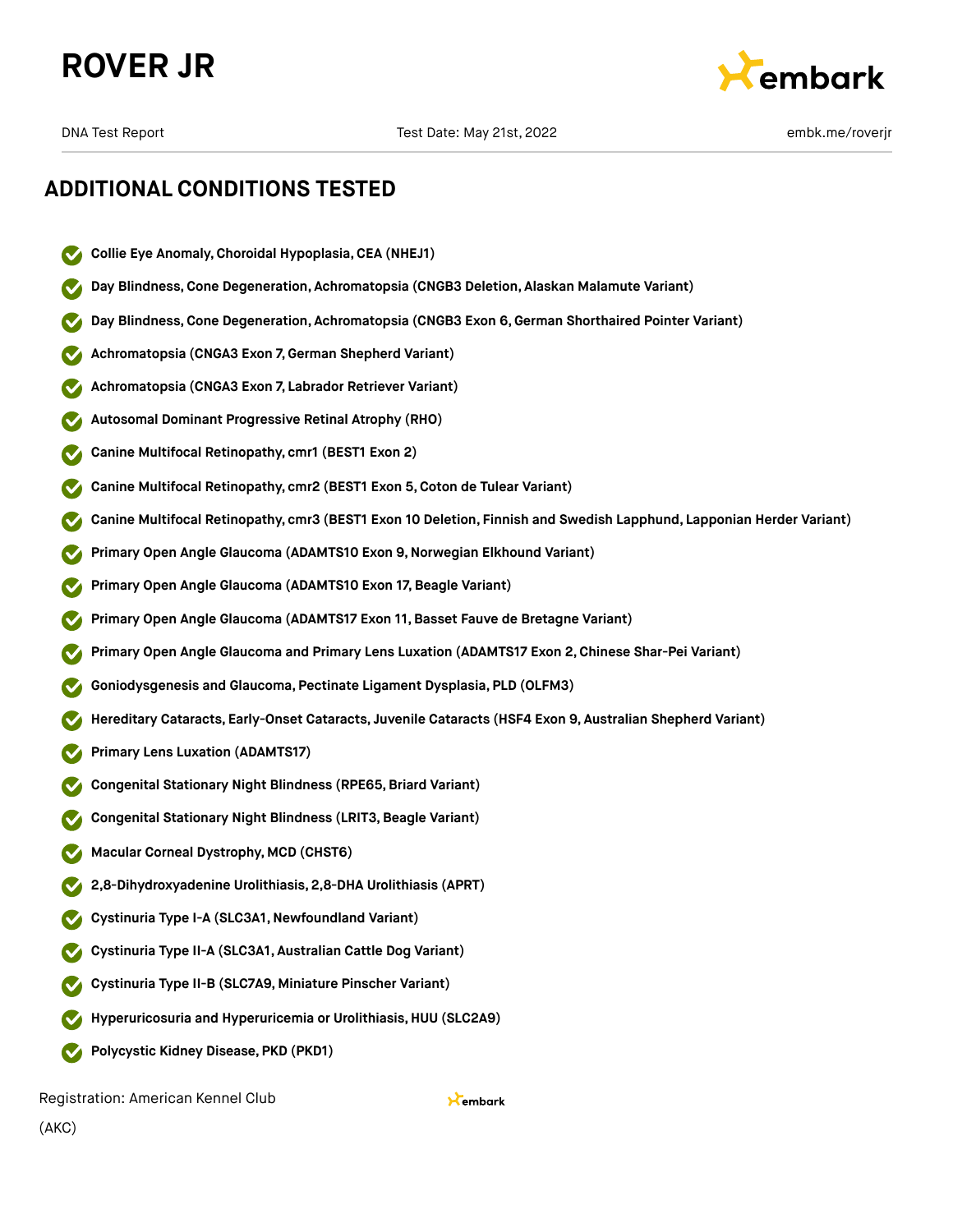



# **ADDITIONAL CONDITIONS TESTED**

- **Primary Hyperoxaluria (AGXT)**
- **Protein Losing Nephropathy, PLN (NPHS1)**
- **X-Linked Hereditary Nephropathy, XLHN (COL4A5 Exon 35, Samoyed Variant 2)**
- **Autosomal Recessive Hereditary Nephropathy, Familial Nephropathy, ARHN (COL4A4 Exon 30, English Springer Spaniel Variant)**
- **Autosomal Recessive Hereditary Nephropathy, Familial Nephropathy, ARHN (COL4A4 Exon 3,Cocker Spaniel Variant)**
- **Fanconi Syndrome (FAN1,Basenji Variant)**
- **Primary Ciliary Dyskinesia, PCD (CCDC39 Exon 3,Old English Sheepdog Variant)**
- **Primary Ciliary Dyskinesia, PCD (NME5, Alaskan Malamute Variant)**
- **Congenital Keratoconjunctivitis Sicca and Ichthyosiform Dermatosis, Dry Eye Curly Coat Syndrome, CKCSID (FAM83H Exon 5)**
- **X-linked Ectodermal Dysplasia, Anhidrotic Ectodermal Dysplasia, XHED (EDA Intron 8)**
- **Renal Cystadenocarcinoma and Nodular Dermatofibrosis, RCND (FLCN Exon 7)**
- **Canine Fucosidosis (FUCA1)**
- **Glycogen Storage Disease Type II, Pompe's Disease,GSD II (GAA, Finnish and Swedish Lapphund, Lapponian Herder Variant)**
- **Glycogen Storage Disease Type IA, Von Gierke Disease,GSD IA (G6PC, Maltese Variant)**
- **Glycogen Storage Disease Type IIIA,GSD IIIA (AGL,Curly Coated Retriever Variant)**
- **Mucopolysaccharidosis Type IIIA, Sanfilippo Syndrome Type A, MPS IIIA (SGSH Exon 6,Dachshund Variant)**
- **Mucopolysaccharidosis Type IIIA, Sanfilippo Syndrome Type A, MPS IIIA (SGSH Exon 6,New Zealand Huntaway Variant)**
- **Mucopolysaccharidosis Type VII, Sly Syndrome, MPS VII (GUSB Exon 5, Terrier Brasileiro Variant)**
- **Mucopolysaccharidosis Type VII, Sly Syndrome, MPS VII (GUSB Exon 3,German Shepherd Variant)**
- **Glycogen storage disease Type VII, Phosphofructokinase Deficiency, PFK Deficiency (PFKM, Whippet and English Springer Spaniel Variant)**
- **Glycogen storage disease Type VII, Phosphofructokinase Deficiency, PFK Deficiency (PFKM, Wachtelhund Variant)**
- **Lagotto Storage Disease (ATG4D)**
- **Neuronal Ceroid Lipofuscinosis 1,NCL 1 (PPT1 Exon 8,Dachshund Variant 1)**
- **Neuronal Ceroid Lipofuscinosis 2,NCL 2 (TPP1 Exon 4,Dachshund Variant 2)**

**Neuronal Ceroid Lipofuscinosis,Cerebellar Ataxia,NCL4A (ARSG Exon 2, American Staffordshire Terrier Variant)**

Kembark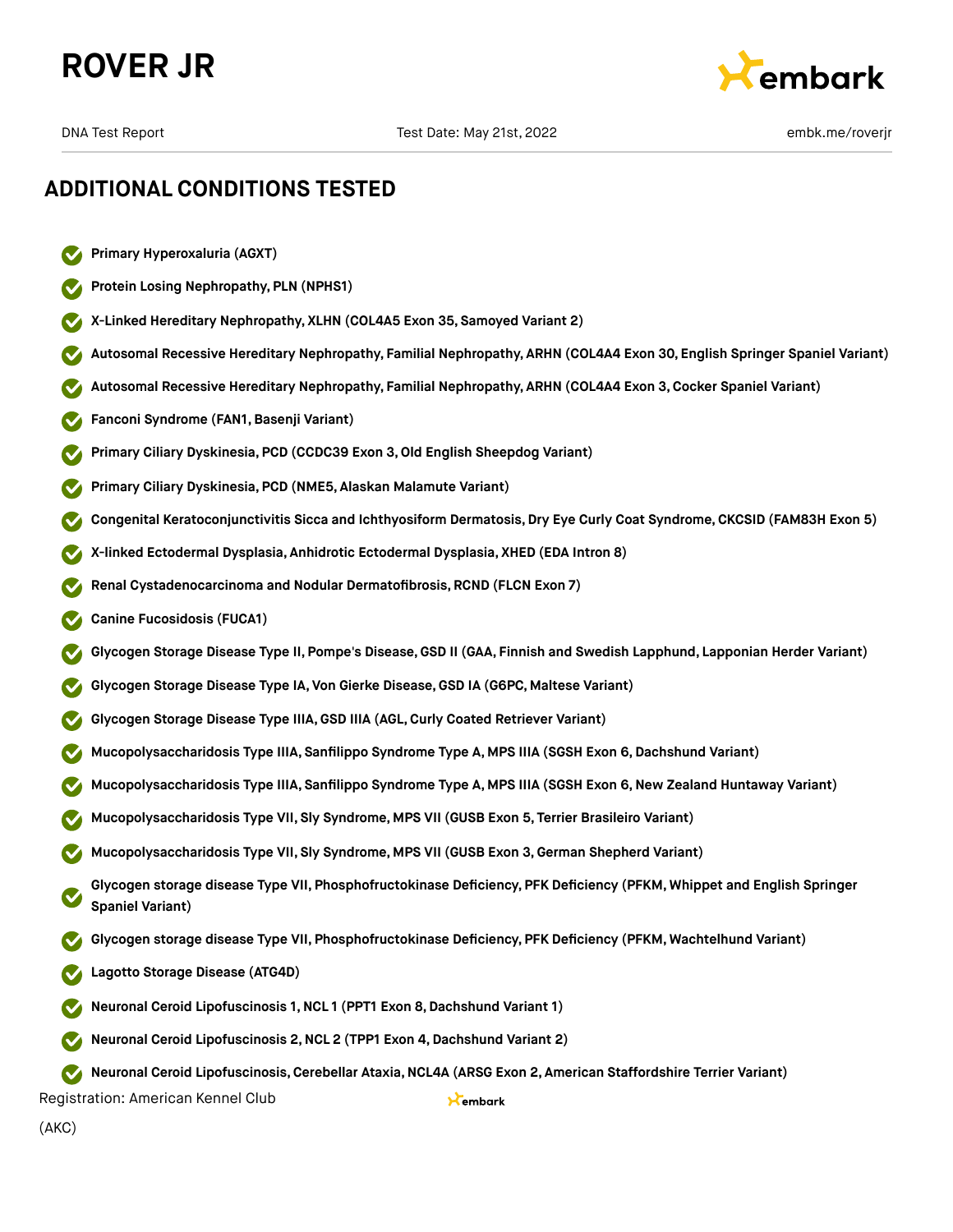



## **ADDITIONAL CONDITIONS TESTED**

- **Neuronal Ceroid Lipofuscinosis 5,NCL 5 (CLN5 Exon 4 SNP, Border Collie Variant)**
- **Neuronal Ceroid Lipofuscinosis 6,NCL 6 (CLN6 Exon 7, Australian Shepherd Variant)**
- **Neuronal Ceroid Lipofuscinosis 8,NCL 8 (CLN8 Exon 2, English Setter Variant)**
- **Neuronal Ceroid Lipofuscinosis 7,NCL 7 (MFSD8,Chihuahua and Chinese Crested Variant)**
- **Neuronal Ceroid Lipofuscinosis 8,NCL 8 (CLN8, Australian Shepherd Variant)**
- **Neuronal Ceroid Lipofuscinosis 10,NCL 10 (CTSD Exon 5, American Bulldog Variant)**
- **Neuronal Ceroid Lipofuscinosis 8,NCL 8 (CLN8 Insertion, Saluki Variant)**
- **Late-Onset Neuronal Ceroid Lipofuscinosis,NCL 12 (ATP13A2, Australian Cattle Dog Variant)**
- **GM1 Gangliosidosis (GLB1 Exon 15, Shiba Inu Variant)**
- **GM1 Gangliosidosis (GLB1 Exon 15, Alaskan Husky Variant)**
- **GM1 Gangliosidosis (GLB1 Exon 2, Portuguese Water Dog Variant)**
- **GM2 Gangliosidosis (HEXB, Poodle Variant)**
- **GM2 Gangliosidosis (HEXA, Japanese Chin Variant)**
- **Globoid Cell Leukodystrophy, Krabbe disease (GALC Exon 5, Terrier Variant)**
- **Autosomal Recessive Amelogenesis Imperfecta, Familial Enamel Hypoplasia (ENAM Deletion, Italian Greyhound Variant)**
- **Autosomal Recessive Amelogenesis Imperfecta, Familial Enamel Hypoplasia (ENAM SNP, Parson Russell Terrier Variant)**
- **Persistent Mullerian Duct Syndrome, PMDS (AMHR2)**
- **Deafness and Vestibular Syndrome of Dobermans, DVDob, DINGS (MYO7A)**
- **Shar-Pei Autoinflammatory Disease, SPAID, Shar-Pei Fever (MTBP)**
- **Neonatal Interstitial Lung Disease (LAMP3)**
- **Recurrent Inflammatory Pulmonary Disease, RIPD (AKNA, Rough Collie Variant)**
- **Alaskan Husky Encephalopathy, Subacute Necrotizing Encephalomyelopathy (SLC19A3)**
- **Alexander Disease (GFAP)**
- **Cerebellar Abiotrophy,Neonatal Cerebellar Cortical Degeneration,NCCD (SPTBN2,Beagle Variant)**
- **Cerebellar Ataxia, Progressive Early-Onset Cerebellar Ataxia (SEL1L, Finnish Hound Variant)**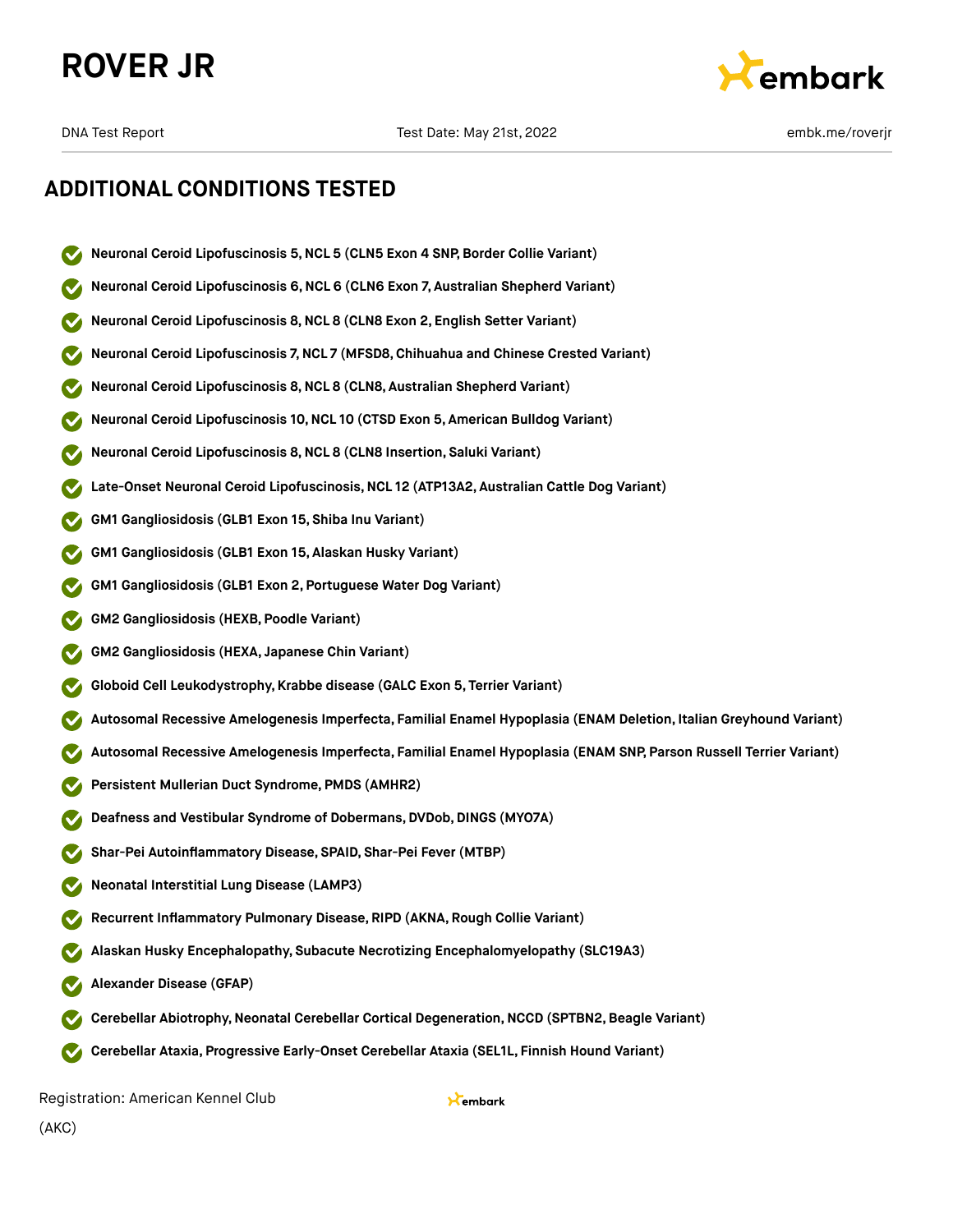



# **ADDITIONAL CONDITIONS TESTED**

- **Cerebellar Hypoplasia (VLDLR, Eurasier Variant)**
- **Spinocerebellar Ataxia, Late-Onset Ataxia, LoSCA (CAPN1)**
- **Spinocerebellar Ataxia with Myokymia and/or Seizures (KCNJ10)**
- **Hereditary Ataxia,Cerebellar Degeneration (RAB24,Old English Sheepdog and Gordon Setter Variant)**
- **Benign Familial Juvenile Epilepsy, Remitting Focal Epilepsy (LGI2)**
- **Fetal-Onset Neonatal Neuroaxonal Dystrophy (MFN2,Giant Schnauzer Variant)**
- **Hypomyelination and Tremors (FNIP2, Weimaraner Variant)**
- **Shaking Puppy Syndrome, X-linked Generalized Tremor Syndrome (PLP1, English Springer Spaniel Variant)**
- **Neuroaxonal Dystrophy,NAD (TECPR2, Spanish Water Dog Variant)**
- **Neuroaxonal Dystrophy,NAD (VPS11, Rottweiler Variant)**
- **L-2-Hydroxyglutaricaciduria, L2HGA (L2HGDH, Staffordshire Bull Terrier Variant)**
- **Neonatal Encephalopathy with Seizures, NEWS (ATF2)**
- **Alaskan Malamute Polyneuropathy, AMPN (NDRG1 SNP)**
- **Narcolepsy (HCRTR2 Intron 4,Doberman Pinscher Variant)**
- **Narcolepsy (HCRTR2 Intron 6, Labrador Retriever Variant)**
- **Narcolepsy (HCRTR2 Exon 1,Dachshund Variant)**
- **Progressive Neuronal Abiotrophy,Canine Multiple System Degeneration,CMSD (SERAC1 Exon 15, Kerry Blue Terrier Variant)**
- **Progressive Neuronal Abiotrophy,Canine Multiple System Degeneration,CMSD (SERAC1 Exon 4, Chinese Crested Variant)**
- **Juvenile Laryngeal Paralysis and Polyneuropathy, Polyneuropathy with Ocular Abnormalities and Neuronal Vacuolation, POANV (RAB3GAP1, Rottweiler Variant)**

Kembark

- **Hereditary Sensory Autonomic Neuropathy, Acral Mutilation Syndrome, AMS (GDNF-AS, Spaniel and Pointer Variant)**
- **Sensory Neuropathy (FAM134B,Border Collie Variant)**
- **Juvenile-Onset Polyneuropathy, Leonberger Polyneuropathy 1, LPN1 (LPN1, ARHGEF10)**
- **Juvenile Myoclonic Epilepsy (DIRAS1)**
- **Juvenile-Onset Polyneuropathy, Leonberger Polyneuropathy 2, LPN2 (GJA9)**
- **Spongy Degeneration with Cerebellar Ataxia 1, SDCA1, SeSAME/EAST Syndrome (KCNJ10)**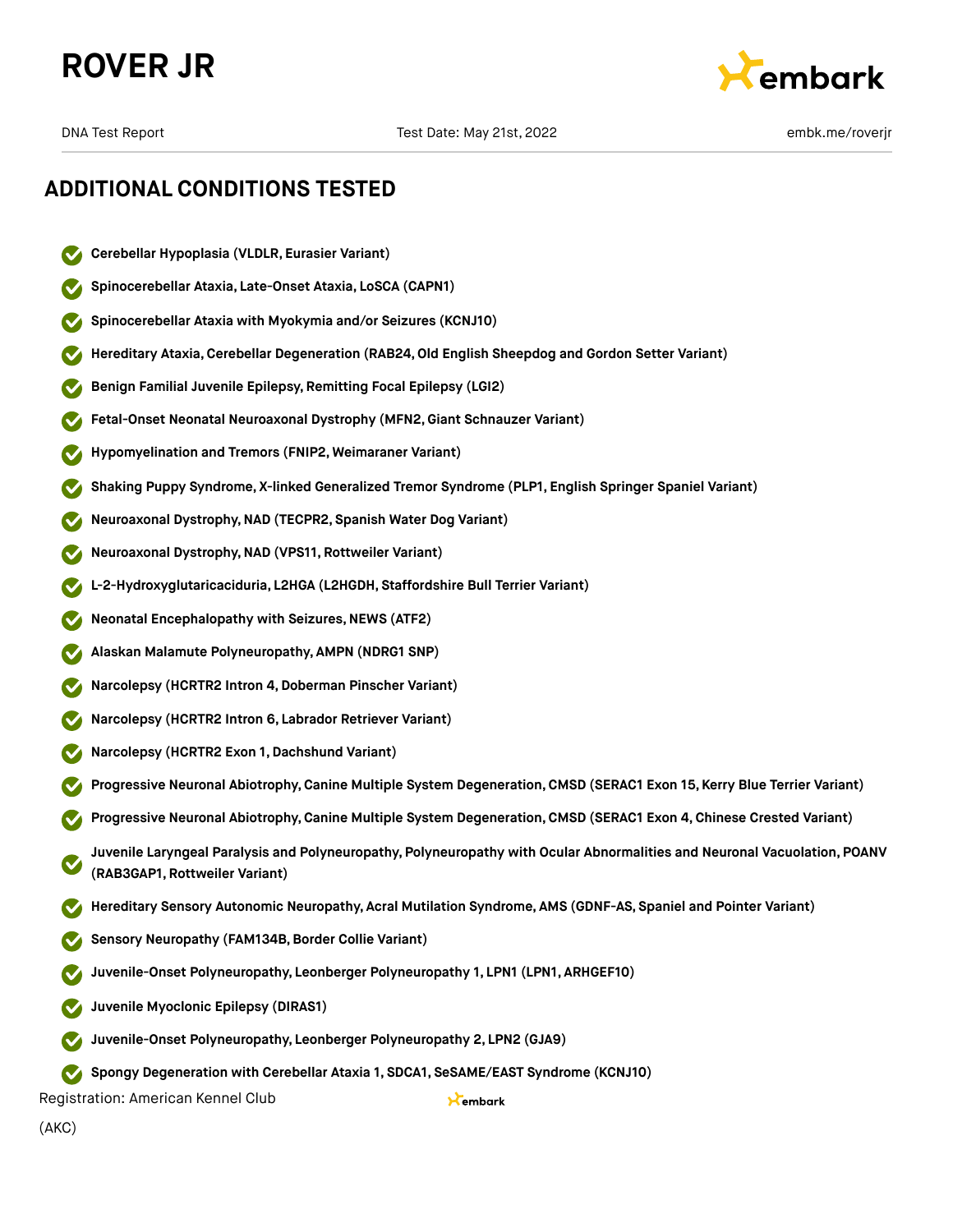



# **ADDITIONAL CONDITIONS TESTED**

- **Spongy Degeneration with Cerebellar Ataxia 2, SDCA2 (ATP1B2)**
- **Dilated Cardiomyopathy,DCM1 (PDK4,Doberman Pinscher Variant 1)**
- **Dilated Cardiomyopathy, DCM2 (TTN, Doberman Pinscher Variant 2)**
- **Long QT Syndrome (KCNQ1)**
- **Cardiomyopathy and Juvenile Mortality (YARS2)**
- **Muscular Dystrophy (DMD,Cavalier King Charles Spaniel Variant 1)**
- **Limb Girdle Muscular Dystrophy (SGCD,Boston Terrier Variant)**
- **Ullrich-like Congenital Muscular Dystrophy (COL6A3 Exon 10, Labrador Retriever Variant)**
- **Centronuclear Myopathy,CNM (PTPLA)**
- **Exercise-Induced Collapse, EIC (DNM1)**
- **Inherited Myopathy of Great Danes (BIN1)**
- **Myostatin Deficiency,Bully Whippet Syndrome (MSTN)**
- **Myotonia Congenita (CLCN1 Exon 7, Miniature Schnauzer Variant)**
- **Myotonia Congenita (CLCN1 Exon 23, Australian Cattle Dog Variant)**
- **Nemaline Myopathy (NEB, American Bulldog Variant)**
- **Myotubular Myopathy 1, X-linked Myotubular Myopathy, XL-MTM (MTM1, Labrador Retriever Variant)**
- **Inflammatory Myopathy (SLC25A12)**
- **Hypocatalasia, Acatalasemia (CAT)**
- **Pyruvate Dehydrogenase Deficiency (PDP1, Spaniel Variant)**
- **Malignant Hyperthermia (RYR1)**
- **Imerslund-Grasbeck Syndrome, Selective Cobalamin Malabsorption (CUBN Exon 53,Border Collie Variant)**
- **Imerslund-Grasbeck Syndrome, Selective Cobalamin Malabsorption (CUBN Exon 8,Beagle Variant)**
- **Inherited Selected Cobalamin Malabsorption with Proteinuria (CUBN, Komondor Variant)**
- **Lundehund Syndrome (LEPREL1)**
- **Congenital Myasthenic Syndrome,CMS (CHAT,Old Danish Pointing Dog Variant)**  $\sim$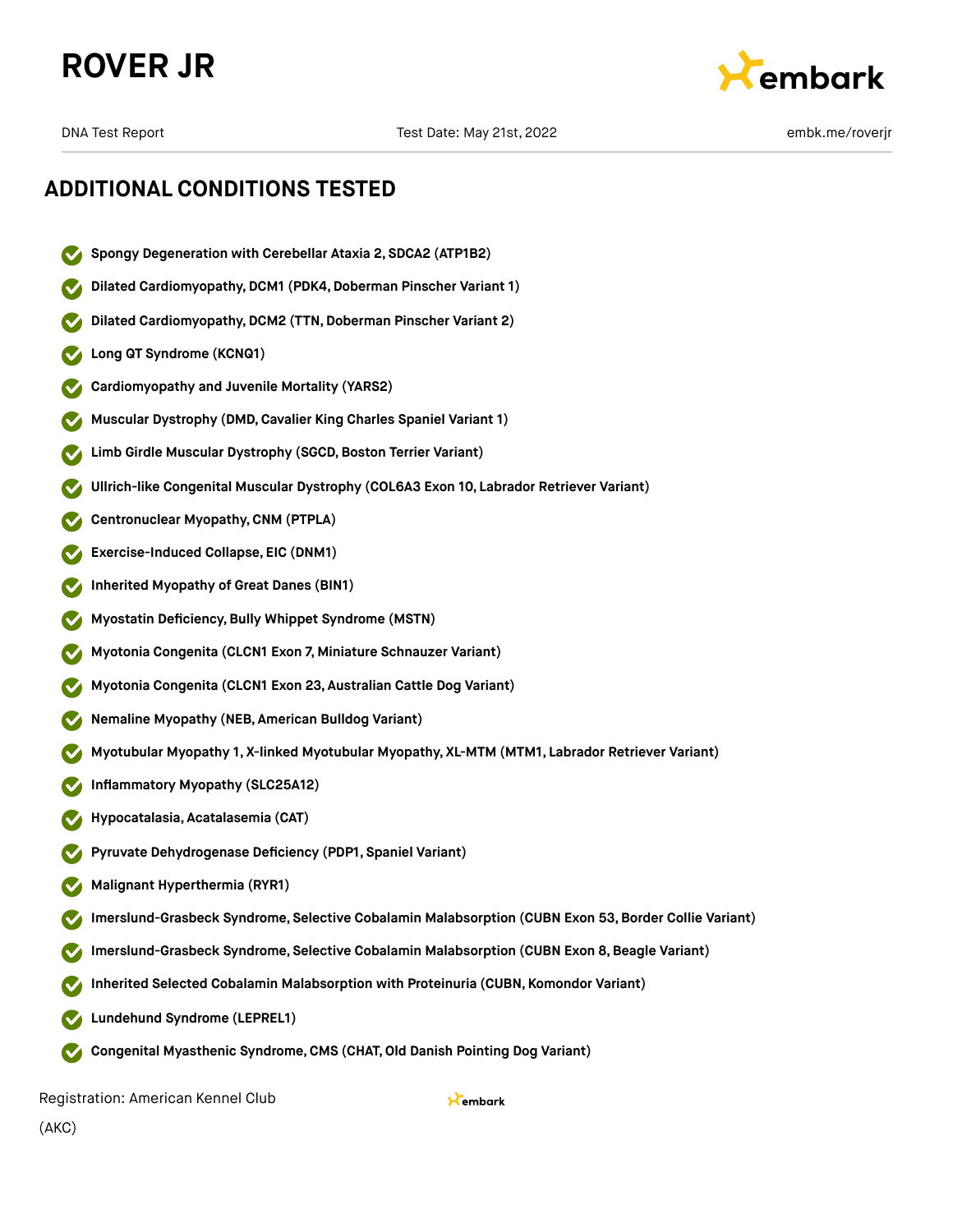



# **ADDITIONAL CONDITIONS TESTED**

- **Congenital Myasthenic Syndrome,CMS (COLQ, Labrador Retriever Variant)**
- **Congenital Myasthenic Syndrome,CMS (CHRNE, Jack Russell Terrier Variant)**
- **Myasthenia Gravis-Like Syndrome (CHRNE,Heideterrier Variant)**
- **Episodic Falling Syndrome (BCAN)**
- **Paroxysmal Dyskinesia, PxD (PIGN)**
- **Demyelinating Polyneuropathy (SBF2/MTRM13)**
- **Laryngeal Paralysis (RAPGEF6, Miniature Bull Terrier Variant)**
- **Dystrophic Epidermolysis Bullosa (COL7A1,Central Asian Shepherd Dog Variant)**
- **Ectodermal Dysplasia, Skin Fragility Syndrome (PKP1, Chesapeake Bay Retriever Variant)**
- **Ichthyosis, Epidermolytic Hyperkeratosis (KRT10, Terrier Variant)**
- **Ichthyosis (SLC27A4,Great Dane Variant)**
- **Ichthyosis (NIPAL4, American Bulldog Variant)**
- **Focal Non-Epidermolytic Palmoplantar Keratoderma, Pachyonychia Congenita (KRT16,Dogue de Bordeaux Variant)**
- **Hereditary Footpad Hyperkeratosis (FAM83G, Terrier and Kromfohrlander Variant)**
- **Hereditary Footpad Hyperkeratosis (DSG1, Rottweiler Variant)**
- **Hereditary Nasal Parakeratosis,HNPK (SUV39H2)**
- **Musladin-Lueke Syndrome, MLS (ADAMTSL2)**
- **Oculocutaneous Albinism,OCA (SLC45A2, Small Breed Variant)**
- **Bald Thigh Syndrome (IGFBP5)**
- **Lethal Acrodermatitis, LAD (MKLN1)**
- **Ehlers Danlos (ADAMTS2,Doberman Pinscher Variant)**
- **Cleft Lip and/or Cleft Palate (ADAMTS20,Nova Scotia Duck Tolling Retriever Variant)**
- **Hereditary Vitamin D-Resistant Rickets (VDR)**
- **Oculoskeletal Dysplasia 2,Dwarfism-Retinal Dysplasia 2, drd2,OSD2 (COL9A2, Samoyed Variant)**
- **Osteogenesis Imperfecta,Brittle Bone Disease (COL1A2,Beagle Variant)**  $\sim$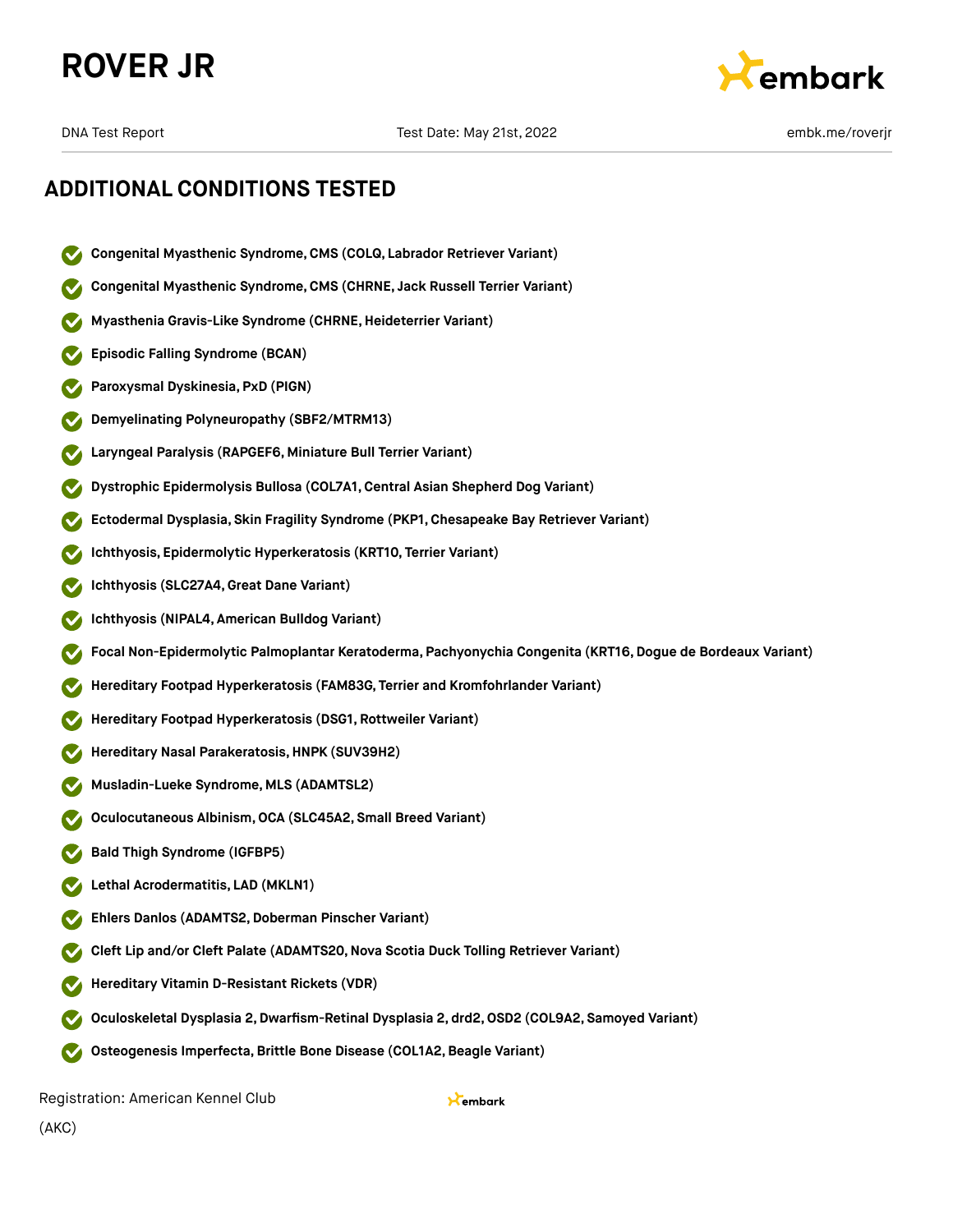



# **ADDITIONAL CONDITIONS TESTED**

- **Osteogenesis Imperfecta,Brittle Bone Disease (SERPINH1, Dachshund Variant)**  $\boldsymbol{\sigma}$
- **Osteochondrodysplasia, Skeletal Dwarfism (SLC13A1, Poodle Variant)**  $\checkmark$
- **Skeletal Dysplasia 2, SD2 (COL11A2, Labrador Retriever Variant)**  $\checkmark$
- **Craniomandibular Osteopathy,CMO (SLC37A2)**  $\blacktriangledown$
- **Raine Syndrome,Canine Dental Hypomineralization Syndrome (FAM20C)**  $\blacktriangledown$
- **Chondrodystrophy and Intervertebral Disc Disease,CDDY/IVDD, Type I IVDD (FGF4 retrogene CFA12)**  $\checkmark$
- **Chondrodystrophy (ITGA10,Norwegian Elkhound and Karelian Bear Dog Variant)**  $\blacktriangledown$
- **Mucopolysaccharidosis IIIB, Sanfilippo Syndrome Type B, MPS IIIB (NAGLU, Schipperke Variant)**  $\blacktriangledown$
- **Early Onset Adult Deafness, EOAD (EPS8L2 Deletion, Rhodesian Ridgeback Variant)**  $\blacktriangledown$